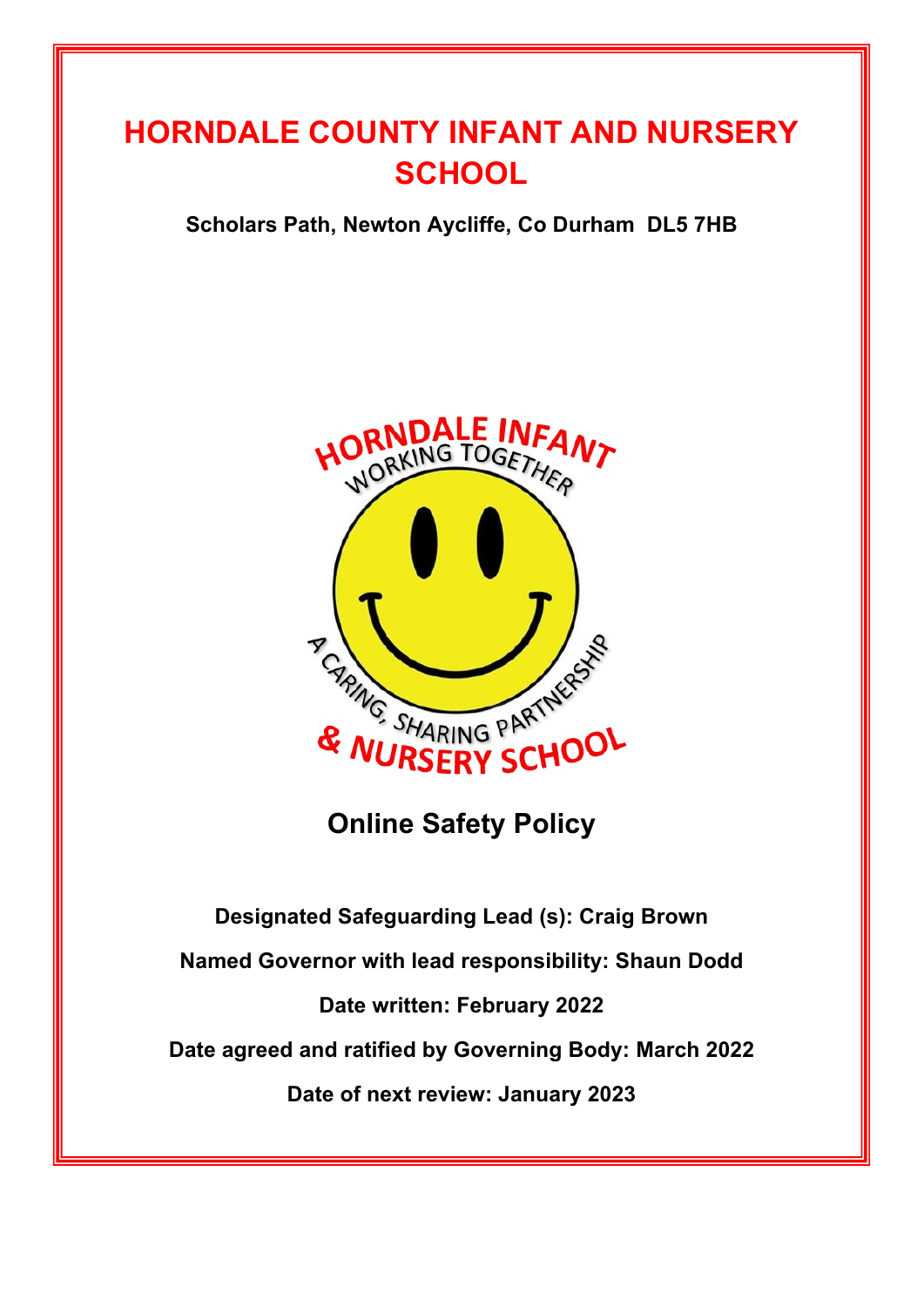#### Contents

| 1. |                                                                                                                 |  |
|----|-----------------------------------------------------------------------------------------------------------------|--|
| 2. |                                                                                                                 |  |
| a. |                                                                                                                 |  |
| 3. |                                                                                                                 |  |
| 4. |                                                                                                                 |  |
| a. |                                                                                                                 |  |
| b. |                                                                                                                 |  |
| c. |                                                                                                                 |  |
| d. |                                                                                                                 |  |
| e. | It is the responsibility of learners (at a level that is appropriate to their individual age and ability) to: 7 |  |
| f. |                                                                                                                 |  |
| 5. |                                                                                                                 |  |
| a. |                                                                                                                 |  |
| b. |                                                                                                                 |  |
| c. |                                                                                                                 |  |
| d. |                                                                                                                 |  |
| 6. |                                                                                                                 |  |
| 7. |                                                                                                                 |  |
| a. |                                                                                                                 |  |
| b. |                                                                                                                 |  |
| c. |                                                                                                                 |  |
| d. |                                                                                                                 |  |
| e. |                                                                                                                 |  |
| f. |                                                                                                                 |  |
| g. |                                                                                                                 |  |
| h. |                                                                                                                 |  |
| i. |                                                                                                                 |  |
| j. |                                                                                                                 |  |
| k. |                                                                                                                 |  |
| Ι. |                                                                                                                 |  |
| 8. |                                                                                                                 |  |
| a. |                                                                                                                 |  |
| b. |                                                                                                                 |  |
| c. |                                                                                                                 |  |
| d. |                                                                                                                 |  |
| 9. |                                                                                                                 |  |
| a. |                                                                                                                 |  |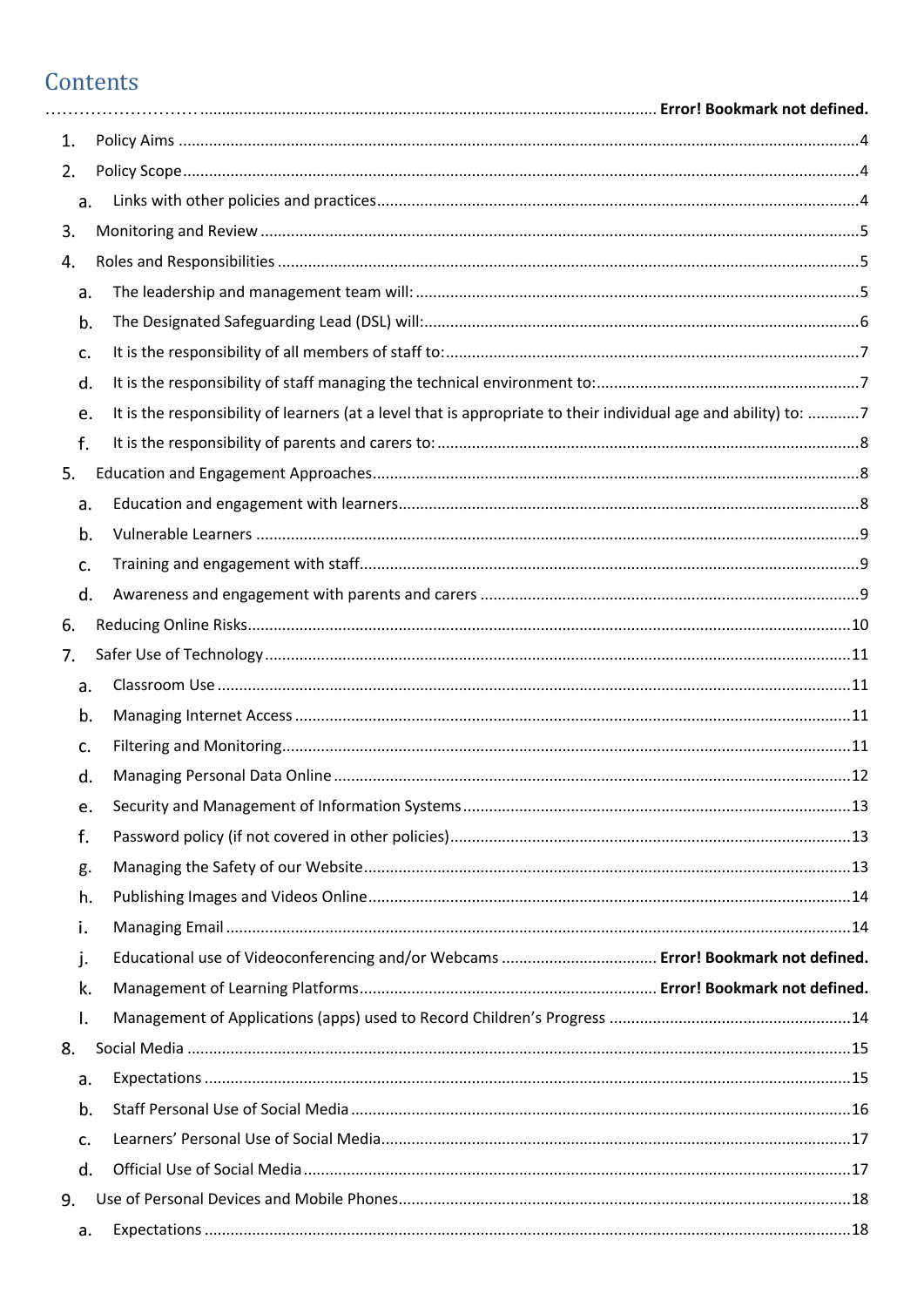| b.  |  |
|-----|--|
| c.  |  |
| d.  |  |
| e.  |  |
| 10. |  |
| a.  |  |
| b.  |  |
| 11. |  |
| a.  |  |
| b.  |  |
| c.  |  |
| d.  |  |
| e.  |  |
| f.  |  |
| 12. |  |
|     |  |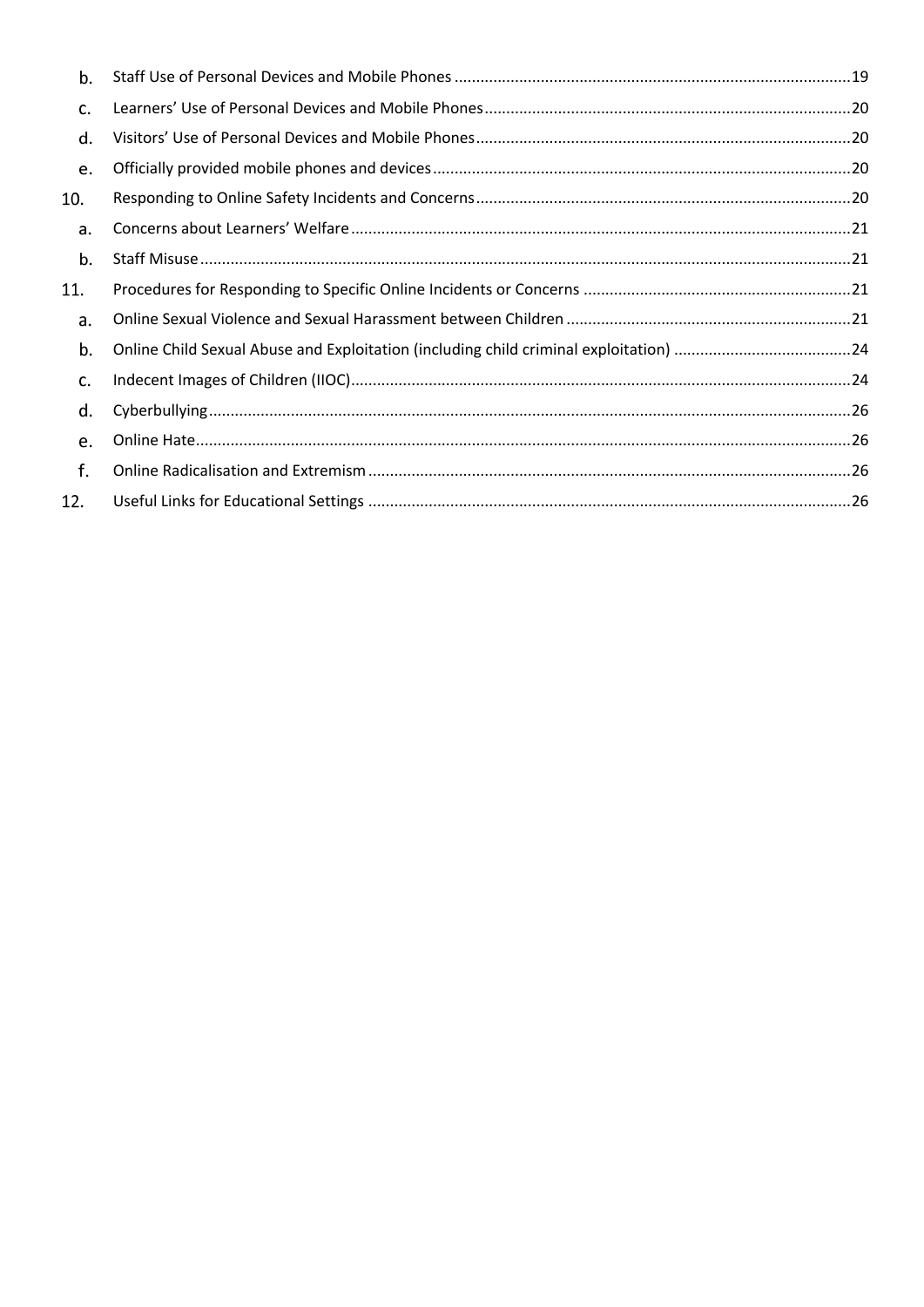# **Policy Aims**

- This online safety policy has been written by Horndale County Infant & Nursery School involving staff, learners and parents/carers, building on the Kent County Council/The Education People/Durham County Council online safety policy template, with specialist advice and input as required.
- It takes into account the DfE statutory quidance *Keeping Children Safe in Education' 2021*, Early Years and Foundation Stage 2020 'Working Together to Safeguard Children' 2018 and the Durham Safeguarding Children's Partnership procedures.
- The purpose of Horndale County Infant & Nursery School > online safety policy is to:
	- o Safeguard and protect all members of Horndale County Infant & Nursery School community online
	- o Identify approaches to educate and raise awareness of online safety throughout the community
	- o Enable all staff to work safely and responsibly, to role model positive behaviour online and to manage professional standards and practice when using technology
	- o Identify clear procedures to use when responding to online safety concerns.
- Horndale County Infant & Nursery School identifies that the issues classified within online safety are considerable, but can be broadly categorised into three areas of risk:
	- o **Content:** being exposed to illegal, inappropriate or harmful material
	- o **Contact:** being subjected to harmful online interaction with other users
	- o **Conduct:** personal online behaviour that increases the likelihood of, or causes, harm.

# **2. Policy Scope**

- Horndale County Infant & Nursery School believes that online safety is an essential part of safeguarding and acknowledges its duty to ensure that all learners and staff are protected from potential harm online.
- Horndale County Infant & Nursery School identifies that the internet and associated devices, such as computers, tablets, mobile phones and games consoles, are an important part of everyday life.
- Horndale County Infant & Nursery School believes that learners should be empowered to build resilience and to develop strategies to manage and respond to risk online.
- This policy applies to all staff including the governing body, leadership team, teachers, support staff, external contractors, visitors, volunteers and other individuals who work for, or provide services on behalf of the setting (collectively referred to as "staff" in this policy), as well as learners, parents and carers.
- This policy applies to all access to the internet and use of technology, including personal devices, or where learners, staff or other individuals have been provided with setting issued devices for use off-site, such as a work laptops, tablets or mobile phones.

### **Links with other policies and practices**

This policy links with several other policies, practices and action plans including:

o Anti-bullying policy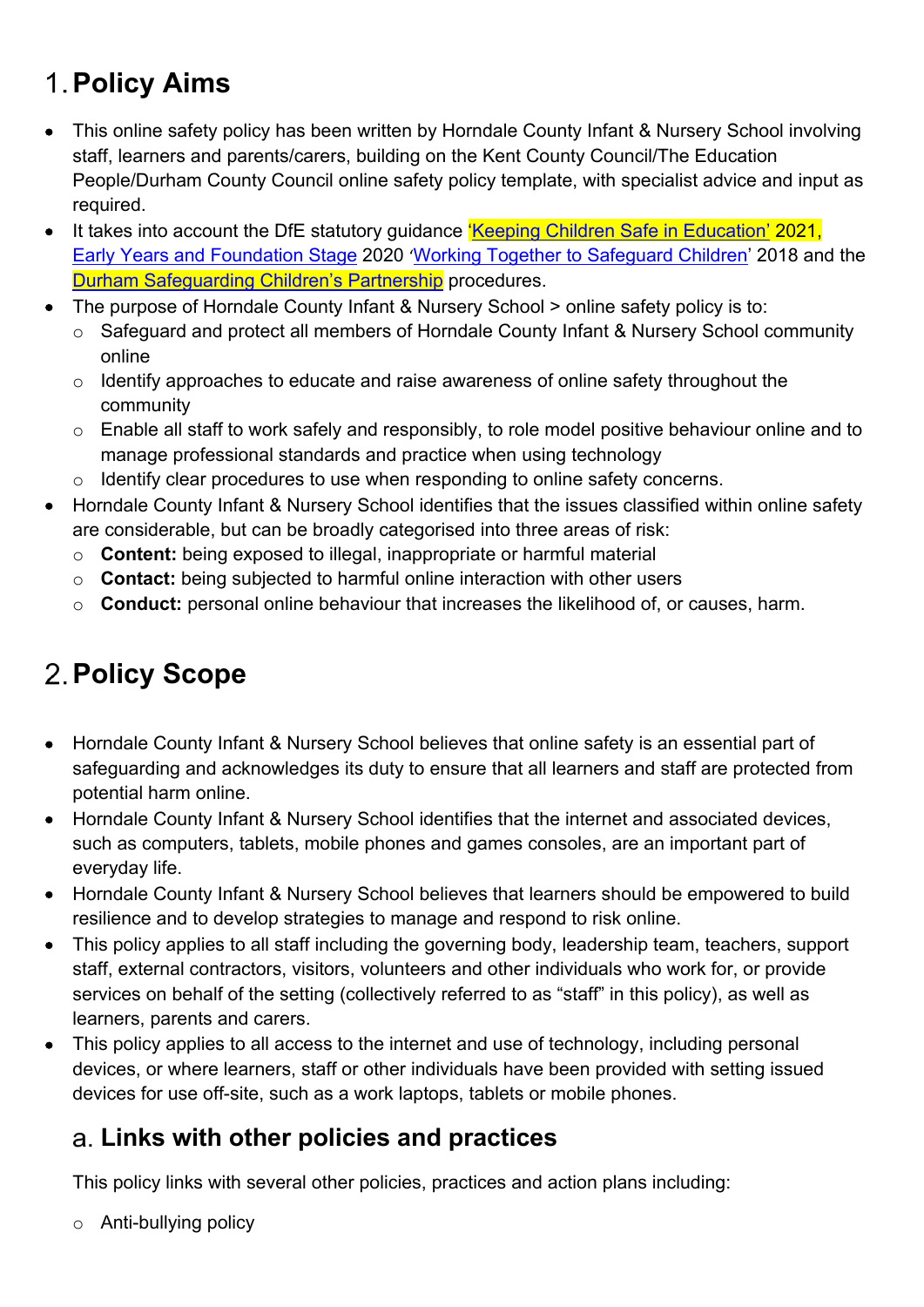- o Acceptable Use Policies (AUP) and/or the Code of Conduct/Staff Behaviour policy
- o Behaviour and Discipline policy
- o Child Protection/Safeguarding policy
- $\circ$  Confidentiality policy
- o Curriculum policies, such as: Computing and Relationships and Sex Education (RSE)
- o Data Protection
- o Mobile Phone policy

# **Monitoring and Review**

- Technology in this area evolves and changes rapidly. Horndale County Infant & Nursery School will review this policy at least annually.
	- o The policy will also be revised following any national or local policy requirements, any child protection concerns or any changes to the technical infrastructure.
- We will regularly monitor internet use and evaluate online safety mechanisms to ensure that this policy is consistently applied.
- To ensure they have oversight of online safety, the headteacher will be informed of online safety concerns, as appropriate.
- The named governor for safeguarding, Ian Shaw, will report on a regular basis to the governing body on online safety practice and incidents, including outcomes.
- Any issues identified via monitoring will be incorporated into our action planning.

## **Roles and Responsibilities**

- The Designated Safeguarding Lead (DSL), Craig Brown (Headteacher) has lead responsibility for online safety.
- Horndale County Infant & Nursery School recognises that all members of the community have important roles and responsibilities to play with regards to online safety.

#### **The leadership and management team will:**

- Ensure that online safety is viewed as a safeguarding issue and that practice is in line with national and local recommendations and requirements.
- Ensure there are appropriate and up-to-date policies regarding online safety; including a staff code of conduct/behaviour policy and acceptable use policy, which covers acceptable use of technology.
- Ensure that suitable and appropriate filtering and monitoring systems are in place and work with technical staff to monitor the safety and security of our systems and networks.
- Ensure that online safety is embedded within a progressive curriculum, which enables all learners to develop an age-appropriate understanding of online safety.
- Support the DSL and any deputies by ensuring they have sufficient time and resources to fulfil their online safety responsibilities.
- Ensure there are robust reporting channels for the community to access regarding online safety concerns, including internal, local and national support.
- Ensure that appropriate risk assessments are undertaken regarding the safe use of technology.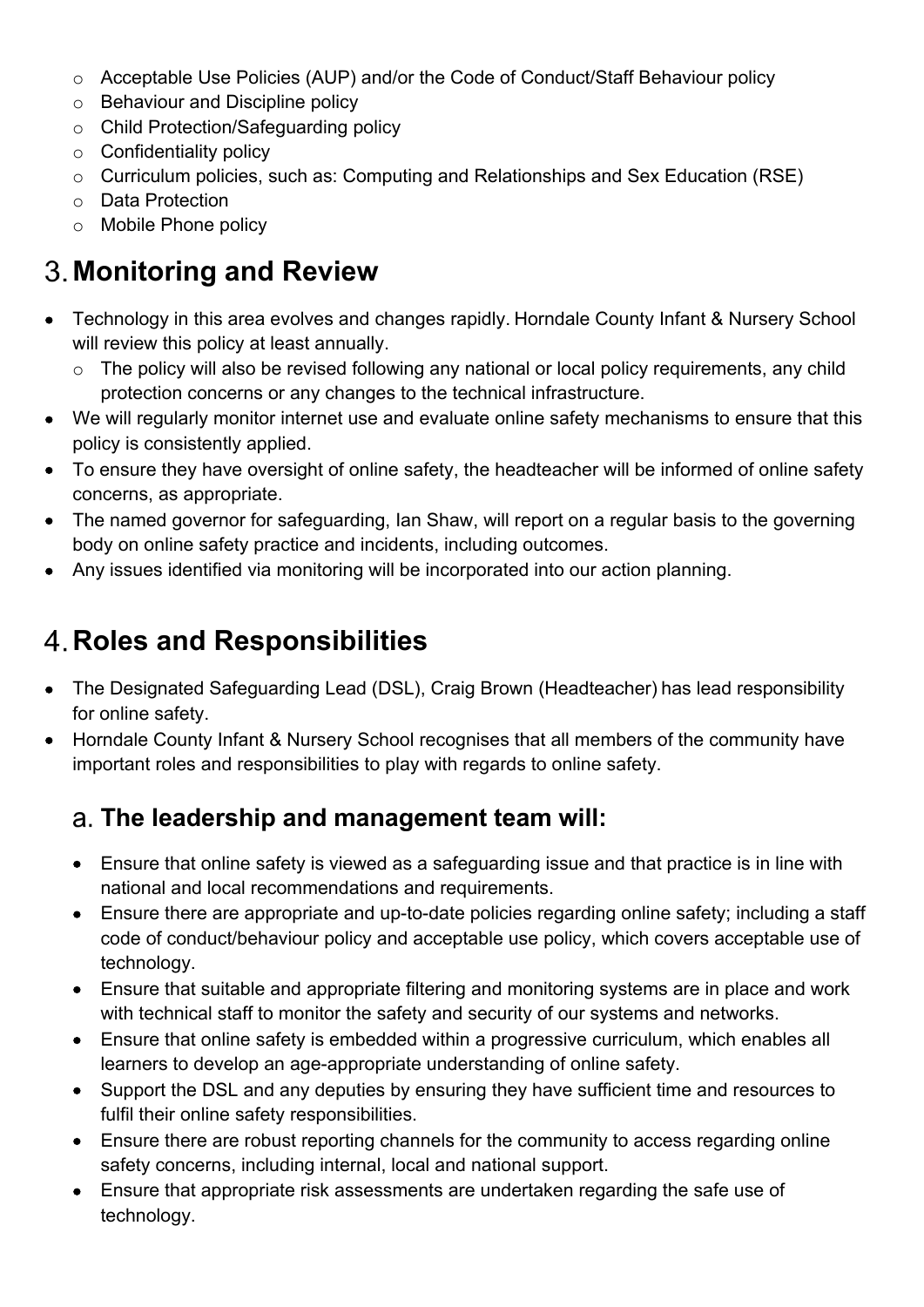• Audit and evaluate online safety practice to identify strengths and areas for improvement.

### **The Designated Safeguarding Lead (DSL) will:**

- Act as a named point of contact on all online safeguarding issues and liaise with other members of staff or other agencies, as appropriate.
- Work alongside deputy DSLs to ensure online safety is recognised as part of the setting's safeguarding responsibilities and that a coordinated approach is implemented.
- Ensure all members of staff receive regular, up-to-date and appropriate online safety training.
- Access regular and appropriate training and support to ensure they understand the unique risks associated with online safety and have the relevant up to date knowledge required to keep learners safe online.
- Access regular and appropriate training and support to ensure they recognise the additional risks that learners with SEN and disabilities (SEND) face online.
- Keep up-to-date with current research, legislation and trends regarding online safety and communicate this with the community, as appropriate.
- Work with staff to coordinate participation in local and national events to promote positive online behaviour, such as Safer Internet Day.
- Ensure that online safety is promoted to parents, carers and the wider community, through a variety of channels and approaches.
- Maintain records of online safety concerns, as well as actions taken, as part of the settings safeguarding recording mechanisms.
- Monitor online safety incidents to identify gaps and trends, and use this data to update the education response, policies and procedures.
- Report online safety concerns, as appropriate, to the setting's management team and Governing Body.
- Work with the leadership team to review and update online safety policies on a regular basis (at least annually) with stakeholder input.
- Meet termly with the governor with a lead responsibility for safeguarding or online safety.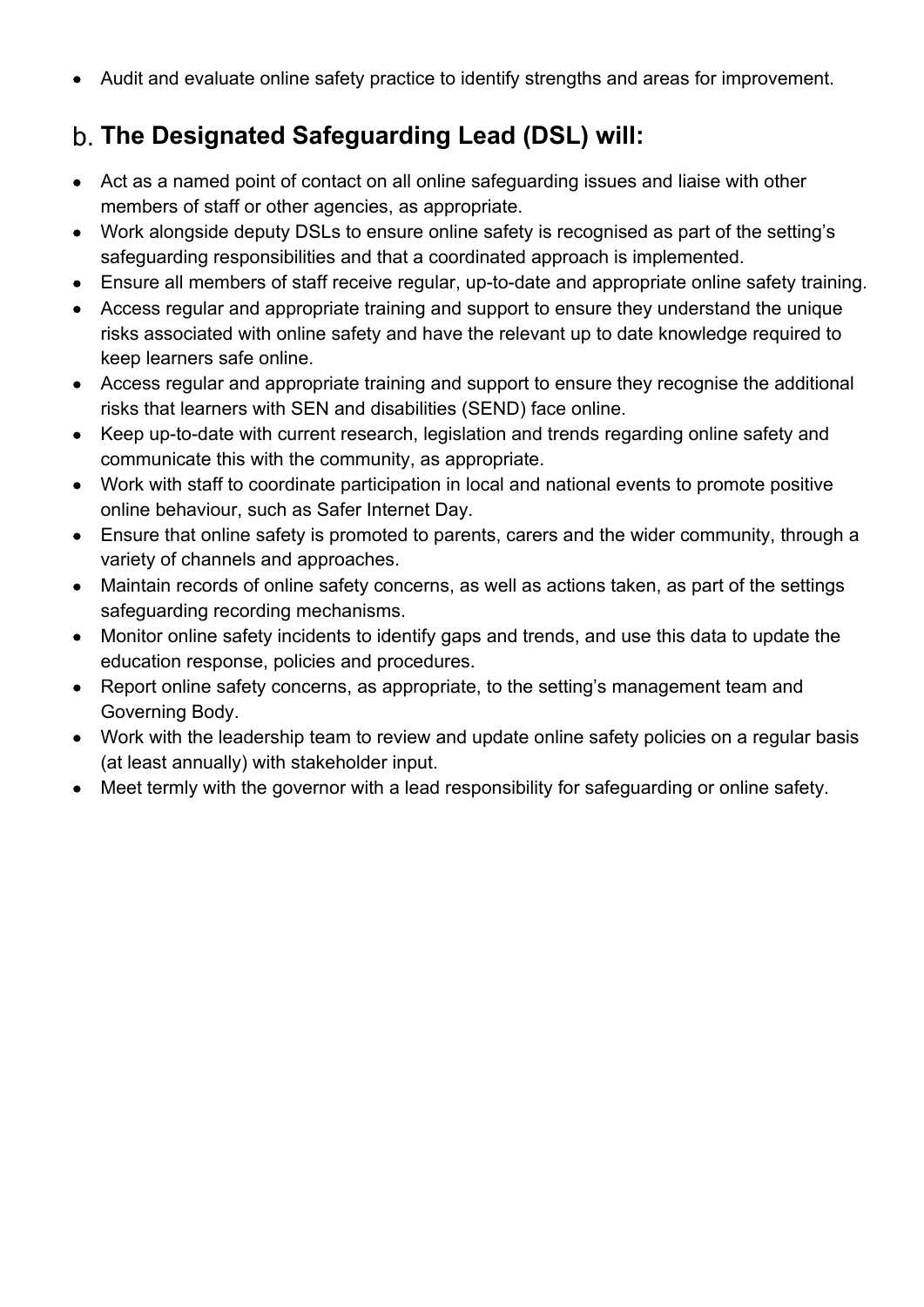### **It is the responsibility of all members of staff to:**

- Contribute to the development of online safety policies.
- Read and adhere to the online safety policy and acceptable use policies.
- Take responsibility for the security of setting systems and the data they use or have access to.
- Model good practice when using technology and maintain a professional level of conduct in their personal use of technology, both on and off site.
- Embed online safety education in curriculum delivery, wherever possible.
- Have an awareness of a range of online safety issues and how they may be experienced by the children in their care.
- Identify online safety concerns and take appropriate action by following the settings safeguarding policies and procedures.
- Know when and how to escalate online safety issues, including signposting to appropriate support, internally and externally.
- Take personal responsibility for professional development in this area.

#### **It is the responsibility of staff managing the technical environment to:**

- Provide technical support and perspective to the DSL and leadership team, especially in the development and implementation of appropriate online safety policies and procedures.
- Implement appropriate security measures as directed by the DSL and leadership team *(*password and encryption reminders each term) to ensure that the setting's IT infrastructure/system is secure and not open to misuse or malicious attack, whilst allowing learning opportunities to be maximised.
- Ensure that our filtering policy is applied and updated on a regular basis; responsibility for its implementation is shared with the leadership team.
- Ensure that our monitoring systems are applied and updated on a regular basis; responsibility for its implementation is shared with the leadership team
- Ensure appropriate access and technical support is given to the DSL (and/or deputy) to our filtering and monitoring systems, to enable them to take appropriate safeguarding action if/when required.

### **It is the responsibility of learners (at a level that is appropriate to their individual age and ability) to:**

- Engage in age appropriate online safety education opportunities.
- Contribute to the development of online safety policies.
- Read and adhere to the acceptable use policies.
- Respect the feelings and rights of others, both on and offline.
- Take responsibility for keeping themselves and others safe online.
- Seek help from a trusted adult, if there is a concern online, and support others that may be experiencing online safety issues.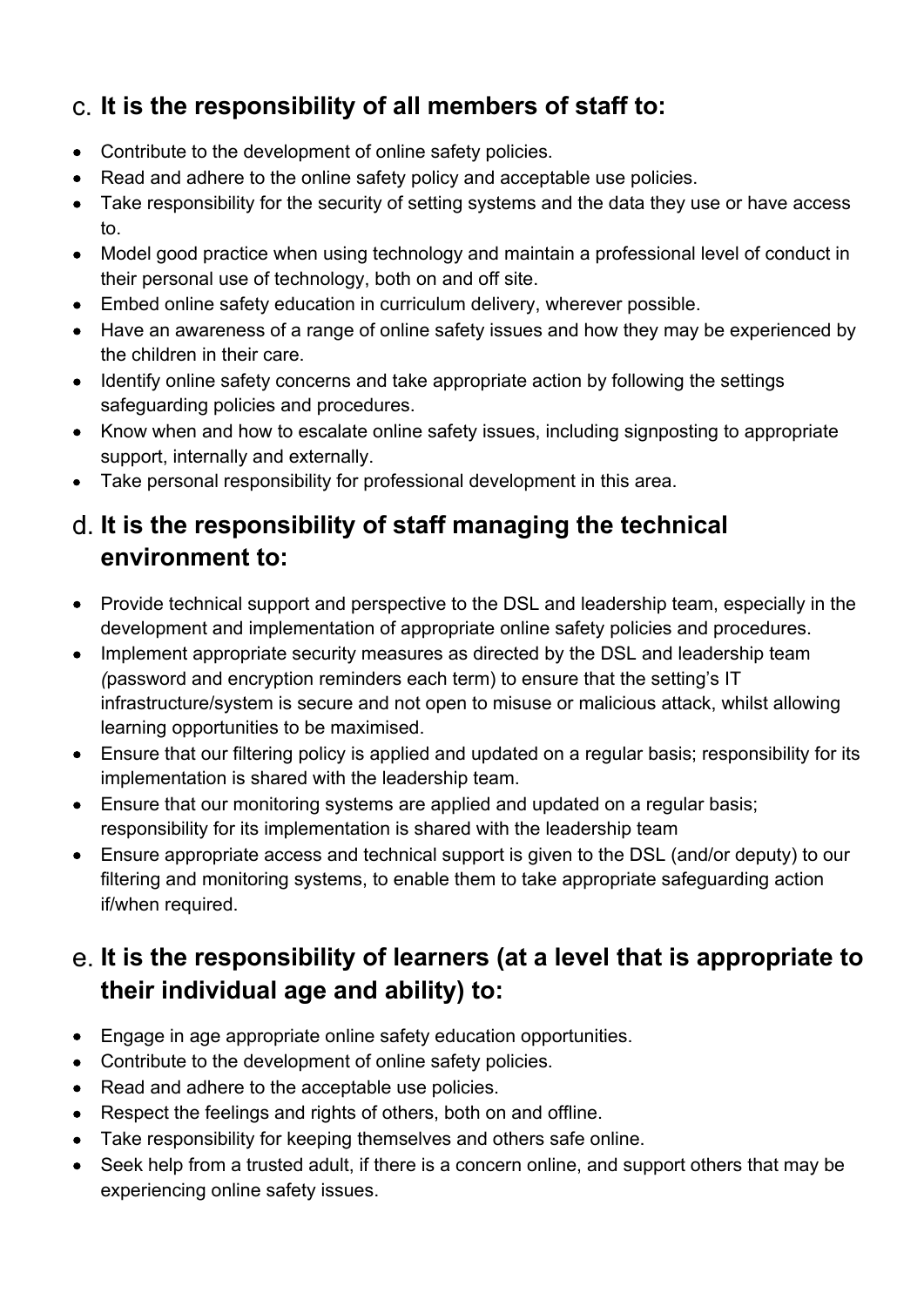### **It is the responsibility of parents and carers to:**

- Read the acceptable use policies and encourage their children to adhere to them.
- Support our online safety approaches by discussing online safety issues with their children and reinforcing appropriate and safe online behaviours at home.
- Role model safe and appropriate use of technology and social media.
- Abide by the home-school agreement and/or acceptable use policies*.*
- Identify changes in behaviour that could indicate that their child is at risk of harm online.
- Seek help and support from the setting, or other appropriate agencies, if they or their child encounter risk or concerns online.
- Contribute to the development of the online safety policies.
- Use our systems, such as learning platforms, and other network resources, safely and appropriately.
- Take responsibility for their own awareness in relation to the risks and opportunities posed by new and emerging technologies.

## **Education and Engagement Approaches**

#### **Education and engagement with learners**

- The setting will establish and embed a progressive online safety curriculum to raise awareness and promote safe and responsible internet use amongst learners by:
	- o Ensuring education regarding safe and responsible use precedes internet access.
	- o Including online safety in Personal, Social, Health and Economic (PSHE), Relationships and Sex Education (RSE) and computing programmes of study.
	- o Reinforcing online safety messages whenever technology or the internet is in use.
	- o Educating learners in the effective use of the internet to research; including the skills of knowledge location, retrieval and evaluation.
	- o Teaching learners to be critically aware of the materials they read and shown how to validate information before accepting its accuracy.
- The setting will support learners to read and understand the acceptable use policies in a way which suits their age and ability by:
	- o Informing learners that network and internet use will be monitored for safety and security purposes and in accordance with legislation.
	- o Rewarding positive use of technology using the schools reward systems
	- o Providing online safety education and training as part of the transition programme across the key stages and when moving between establishments.
	- o Seeking learner voice when writing and developing online safety policies and practices, including curriculum development and implementation.
	- o Using support, such as external visitors, where appropriate, to complement and support our internal online safety education approaches.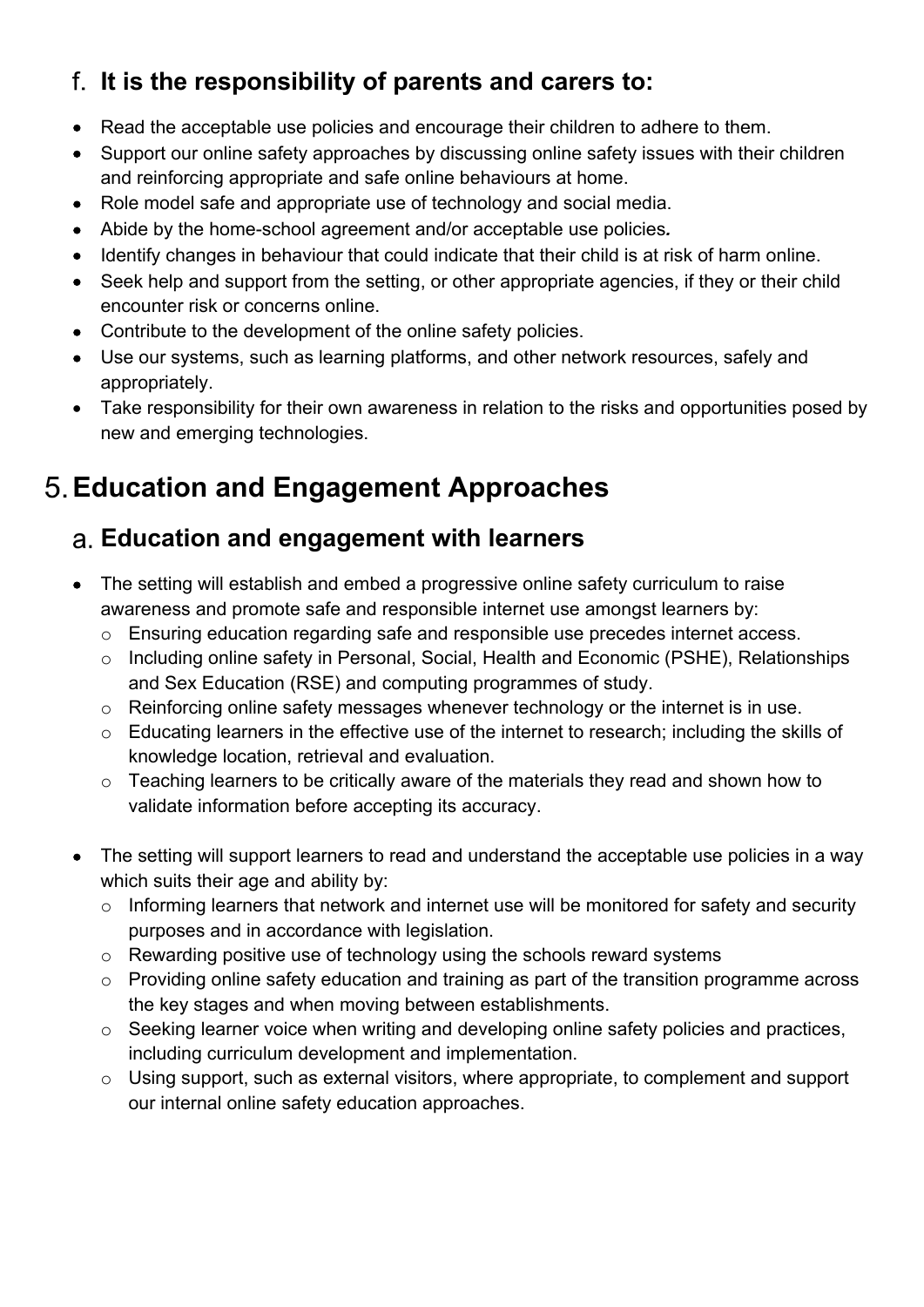#### **Vulnerable Learners**

- Horndale County Infant & Nursery School recognises that some learners are more vulnerable online due to a range of factors. This may include, but is not limited to, children in care, children with Special Educational Needs and Disabilities (SEND) or mental health needs, children with English as an additional language (EAL) and children experiencing trauma or loss.
- Horndale County Infant & Nursery School will ensure that differentiated and ability appropriate online safety education, access and support is provided to vulnerable learners.
- When implementing an appropriate online safety policy and curriculum, Horndale County Infant & Nursery School will seek input from specialist staff as appropriate, including the SENCO, Jackie Fryer.

#### **Training and engagement with staff**

We will:

- Provide and discuss the online safety policy and procedures with all members of staff as part of induction.
- Provide up-to-date and appropriate online safety training for all staff on a regular basis, with at least annual updates through staff CPD as well as additional online safety CPD with staff as appropriate during the academic year. This will cover the potential risks posed to learners (Content, Contact and Conduct), as well as our professional practice expectations.
- Recognise the expertise staff build by undertaking safeguarding training and managing safeguarding concerns and provide opportunities for staff to contribute to and shape online safety policies and procedures.
- Make staff aware that our IT systems are monitored, and that activity can be traced to individual users; staff will be reminded to behave professionally and in accordance with our policies when accessing our systems and devices.
- Make staff aware that their online conduct outside of the setting, including personal use of social media, could have an impact on their professional role and reputation.
- Highlight useful educational resources and tools which staff should use, according to the age and ability of the learners.
- Ensure all members of staff are aware of the procedures to follow regarding online safety concerns affecting learners, colleagues or other members of the community.

#### **Awareness and engagement with parents and carers**

- Horndale County Infant & Nursery School recognises that parents and carers have an essential role to play in enabling children and young people to become safe and responsible users of the internet and associated technologies.
- We will build a partnership approach to online safety with parents and carers by:
	- o Providing information and guidance on online safety in a variety of formats.
		- This will include offering specific online safety awareness training and highlighting online safety at other events such as parent evenings, transition events, fetes and sports days.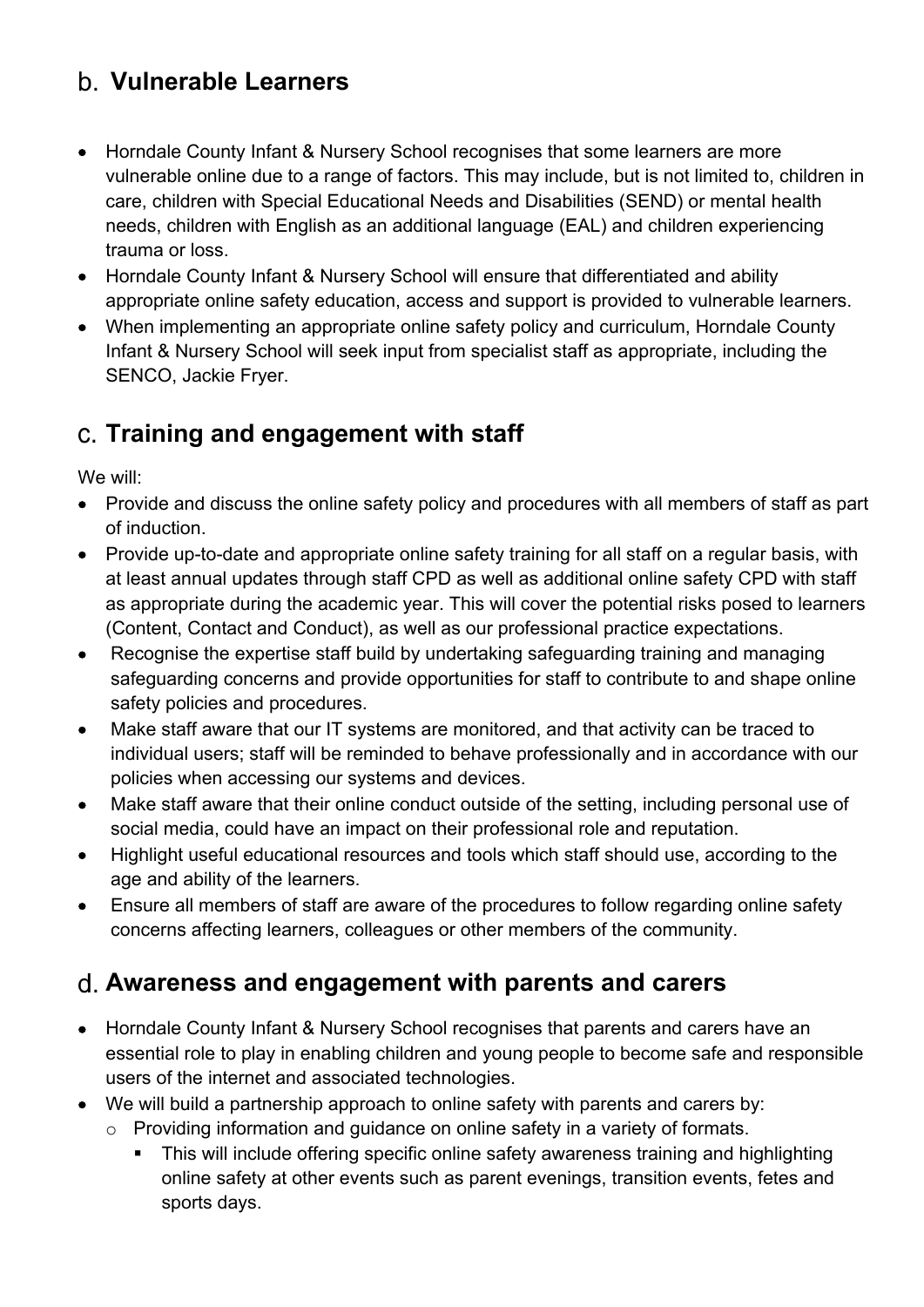- $\circ$  Drawing their attention to the online safety policy and expectations in newsletters, letters, our prospectus and on our website.
- o Requesting that they read online safety information as part of joining our community, for example, within our home school agreement.
- $\circ$  Requiring them to read our acceptable use policies and discuss the implications with their children.

# **Reducing Online Risks**

- Horndale County Infant & Nursery School recognises that the internet is a constantly changing environment with new apps, devices, websites and material emerging at a rapid pace.
- We will:
	- o Regularly review the methods used to identify, assess and minimise online risks.
	- o Examine emerging technologies for educational benefit and undertake appropriate risk assessments before use in the setting is permitted.
	- o Ensure that appropriate filtering and monitoring is in place and take all reasonable precautions to ensure that users can only access appropriate material.
	- o Due to the global and connected nature of the internet, it is not possible to guarantee that unsuitable material cannot be accessed via our computers or devices.
- All members of the community are made aware of our expectations regarding safe and appropriate behaviour online and the importance of not posting any content, comments, images or videos which could cause harm, distress or offence to members of the community. This is clearly outlined in our acceptable use policies and highlighted through a variety of education and training approaches.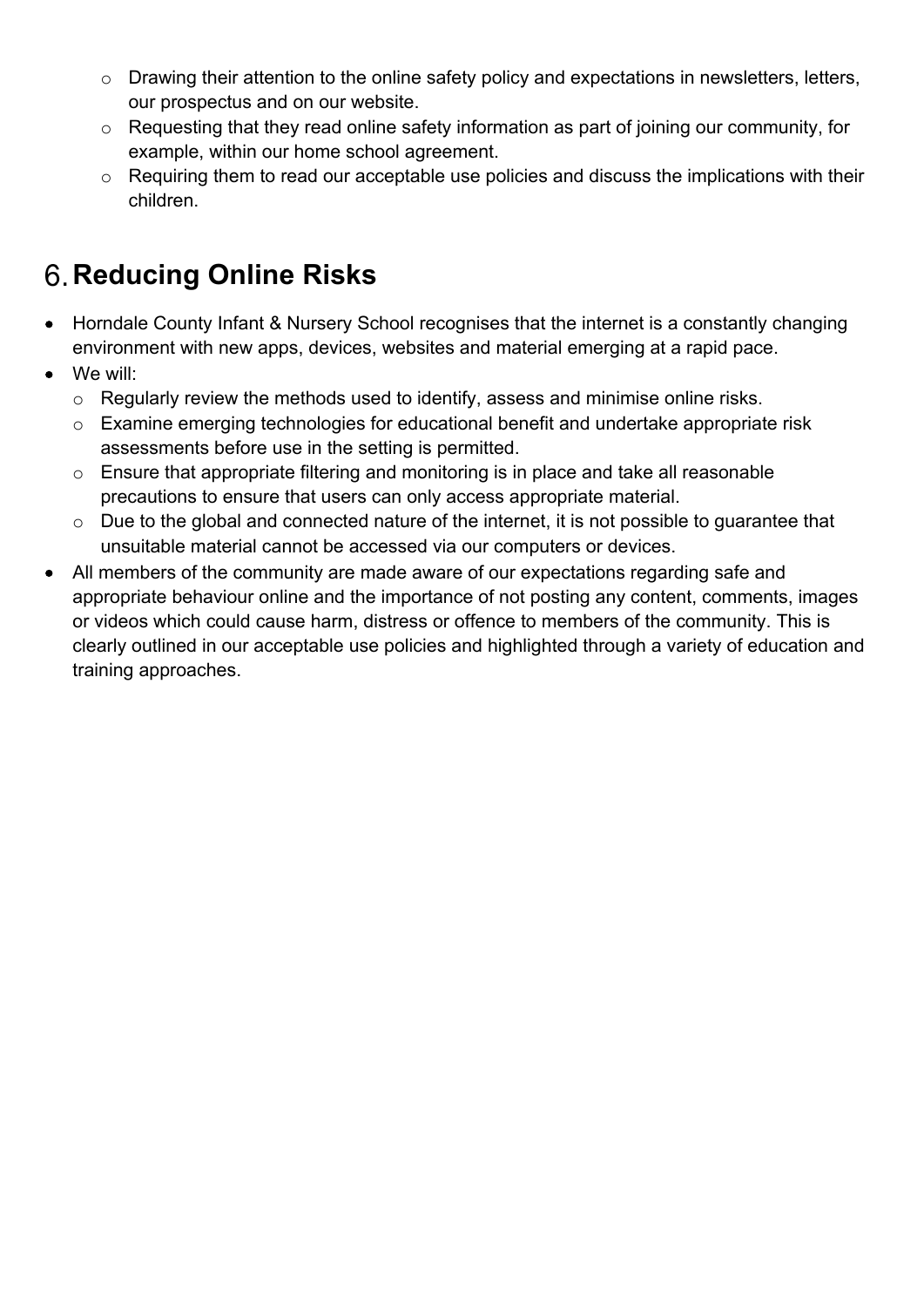# **Safer Use of Technology**

#### **Classroom Use**

- Horndale County Infant & Nursery School uses a wide range of technology. This includes access to:
	- o Computers, laptops and other digital devices
	- o Internet which may include search engines and educational websites
	- o Email
	- o Digital cameras, web cams and video cameras.
- All setting owned devices will be used in accordance with our acceptable use policies and with appropriate safety and security measures in place.
	- o Access to all staff devices e.g. tablets is password protected. Passwords are updated termly.
- Members of staff will always evaluate websites, tools and apps fully before use in the classroom or recommending for use at home.
- The setting will use age appropriate search tools following an informed risk assessment, to identify which tool best suits the needs of our community.
	- $\circ$  The Smoothwall filtering system used in most Durham schools ensures that when using Google it is automatically set to safe search. This reduces but does not eliminate the risk of links to inappropriate content.
- We will ensure that the use of internet-derived materials, by staff and learners, complies with copyright law and acknowledge the source of information.
- Supervision of learners will be appropriate to their age and ability.
	- o **Early Years Foundation Stage and Key Stage 1**
		- Access to the internet will be by adult demonstration, with occasional directly supervised access to specific and approved online materials, which supports the learning outcomes planned for the learners' age and ability.

### **Managing Internet Access**

• All staff, learners and visitors will read and sign an acceptable use policy before being given access to our computer system, IT resources or internet.

### **Filtering and Monitoring**

#### j. **Decision Making**

- Horndale County Infant & Nursery School governors and leaders have ensured that our setting has age and ability appropriate filtering and monitoring in place, to limit learners' exposure to online risks.
- The governors and leaders are aware of the need to prevent "over blocking", as that may unreasonably restrict what can be taught, with regards to online activities and safeguarding.
- Our decision regarding filtering and monitoring has been informed by a risk assessment, considering our specific needs and circumstances.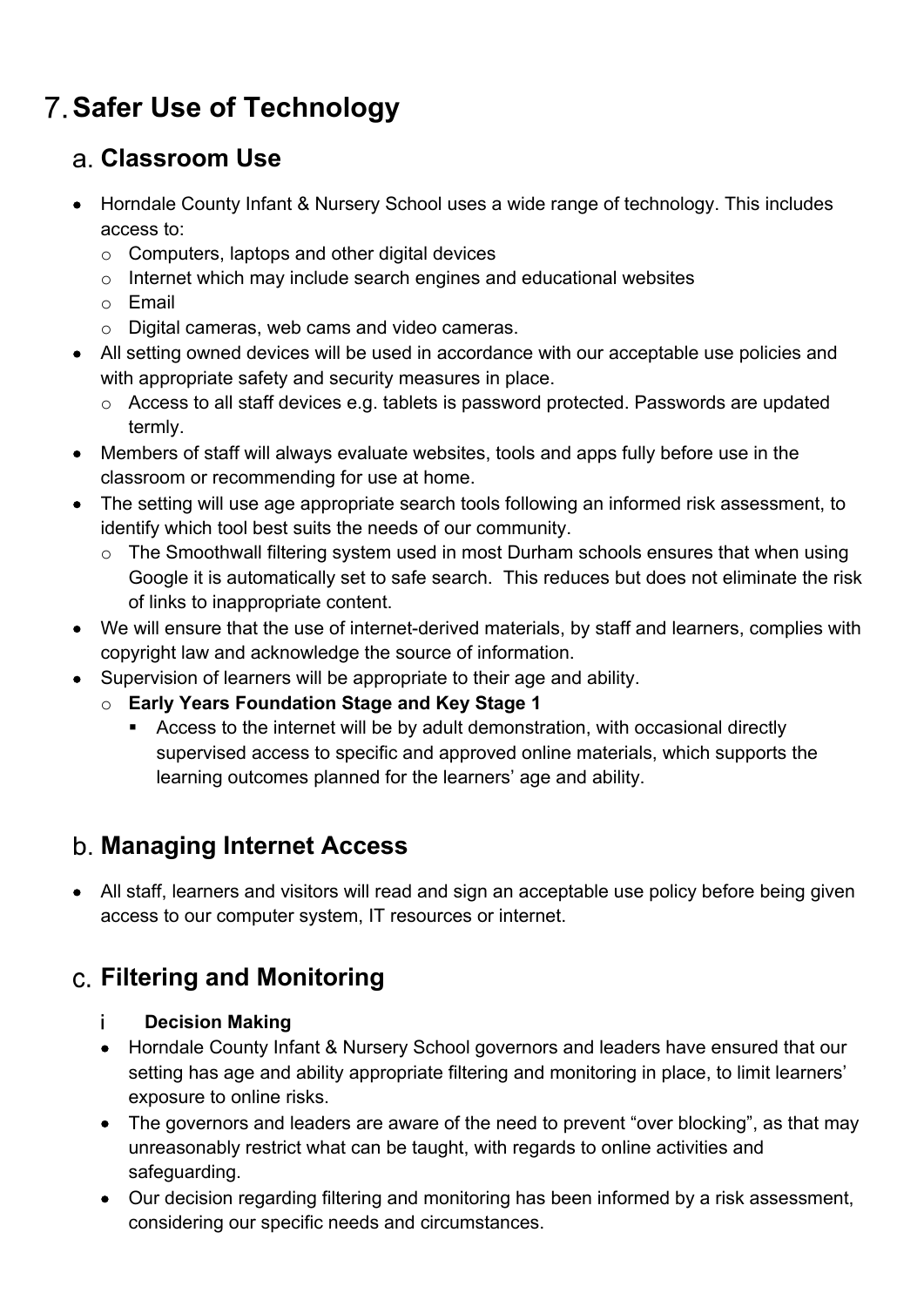- Changes to the filtering and monitoring approach will be risk assessed by staff with educational and technical experience and, where appropriate, with consent from the leadership team; all changes to the filtering policy are logged and recorded.
- The leadership team will ensure that regular checks are made to ensure that the filtering and monitoring methods are effective and appropriate.
- All members of staff are aware that they cannot rely on filtering and monitoring alone to safeguard learners; effective classroom management and regular education about safe and responsible use is essential.

#### ii. **Filtering**

- Education broadband connectivity is provided through Durham County Council
- We use Smoothwall which blocks sites which can be categorised as: pornography, racial hatred, extremism, gaming and sites of an illegal nature. Schools should also be aware of the filtering detecting other safeguarding issues, such as self harm, serious violent crime or issues with county lines grooming.
- The filtering system blocks all sites on the Internet Watch Foundation (IWF) list.
- All school devices should be connected to a filtered feed. If a school device needs access to additional content, for instance to manage official social media, the filter settings for that device or user should be modified to allow access to that content.
- We work with ICTSS to ensure that our filtering policy is continually reviewed*.*
- If learners discover unsuitable sites, they will be required to:
	- o Insert details of the procedure here turn off monitor/screen and report the concern immediate to a member of staff.
	- o The member of staff will report the concern (including the URL of the site if possible) to the DSL (or deputy) and/or technical staff.
	- o The breach will be recorded and escalated as appropriate.
	- o Parents/carers will be informed of filtering breaches involving their child.
- Any material believed to be illegal will be reported immediately to the appropriate agencies, such as the UK Safer Internet Centre, Durham Police or CEOP.

#### iii **Monitoring**

- We will appropriately monitor internet use on all setting owned or provided internet enabled devices. This is achieved by:
	- o Physical monitoring (supervision),
	- o monitoring internet and web access fortnightly via our technician
	- o pro-active technology monitoring services Smoothwall filtering system informs HT immediately of a breach
- If a concern is identified via monitoring approaches we will will respond in line with the child protection policy.
- All users will be informed that use of our systems can be monitored and that all monitoring will be in line with data protection, human rights and privacy legislation.

## **Managing Personal Data Online**

• Personal data will be recorded, processed, transferred and made available online in accordance with General Data Protection Regulations and Data Protection legislation.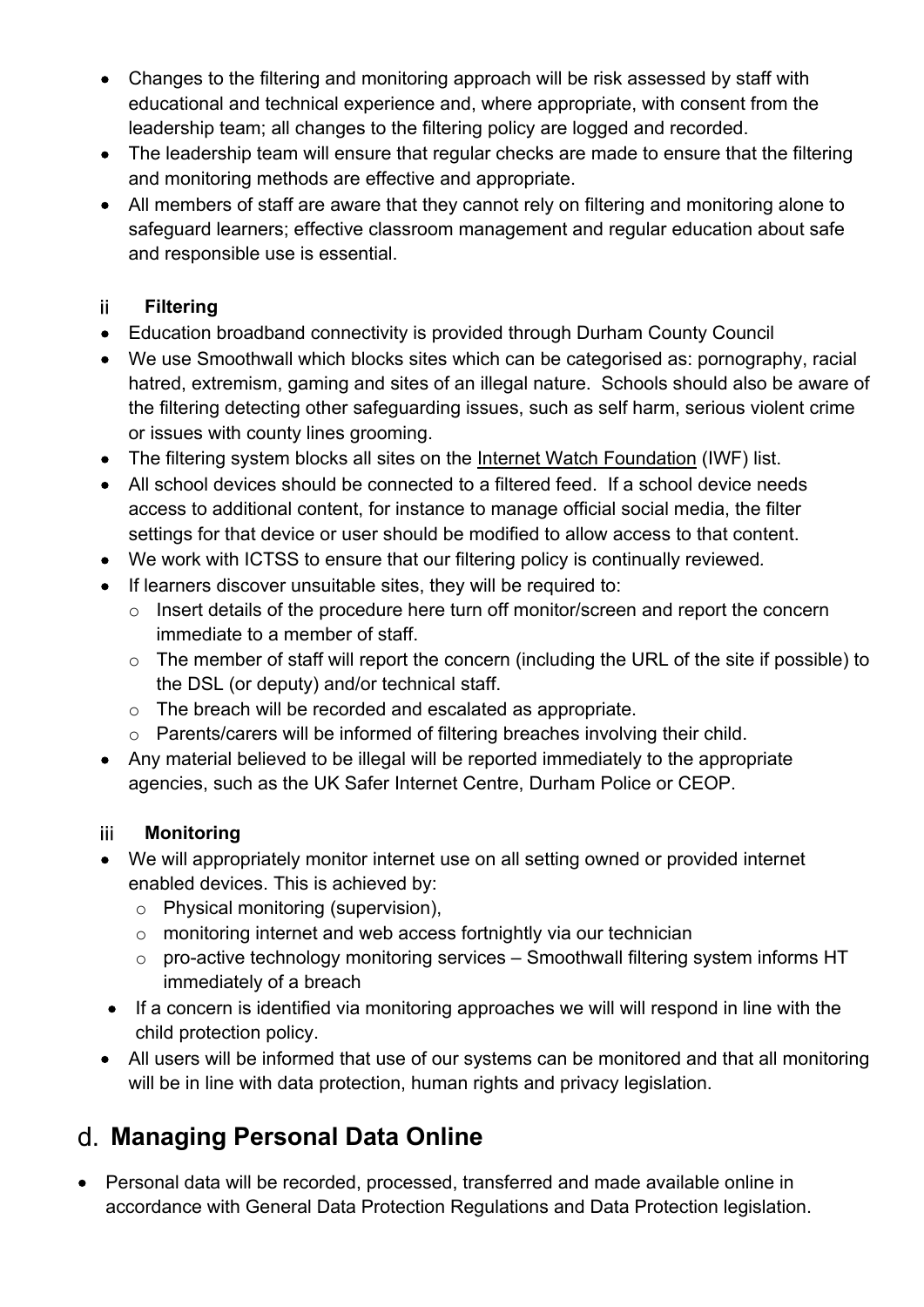$\circ$  Full information can be found in our Data Protection policy – copies available from the office if required.

#### **Security and Management of Information Systems**

- We take appropriate steps to ensure the security of our information systems, including: (
	- o Virus protection being updated regularly.
	- o Encryption for personal data sent over the Internet or taken off site (such as via portable media storage) or access via appropriate secure remote access systems.
	- o Not using portable media without specific permission; portable media will be checked by an anti-virus /malware scan before use.
	- o Not downloading unapproved software to work devices or opening unfamiliar email attachments.
	- o Regularly checking files held on our network,
	- o The appropriate use of user logins and passwords to access our network.
		- Specific user logins and passwords will be enforced for all but the youngest users.
	- o All users are expected to log off or lock their screens/devices if systems are unattended.
	- o Further information about technical environment safety and security can be found in our acceptable use policy

#### **Password policy**

- All members of staff will have their own unique username and private passwords to access our systems; members of staff are responsible for keeping their password private.
- From the summer term in Year 2 all learners are provided with their own unique username and private passwords to access our systems; learners are responsible for keeping their password private.
- We require all users to:
	- o Use strong passwords for access into our system.
	- o Change their passwords every term
	- o Always keep their password private; users must not share it with others or leave it where others can find it.
	- o Not to login as another user at any time.

### **Managing the Safety of our Website**

- We will ensure that information posted on our website meets the requirements as identified by the Department for Education (DfE).
- We will ensure that our website complies with guidelines for publications including: accessibility; data protection; respect for intellectual property rights; privacy policies and copyright.
- Staff or learners' personal information will not be published on our website; the contact details on the website will be our setting address, email and telephone number.
- The administrator account for our website will be secured with an appropriately strong password.
- We will post appropriate information about safeguarding, including online safety, on our website for members of the community.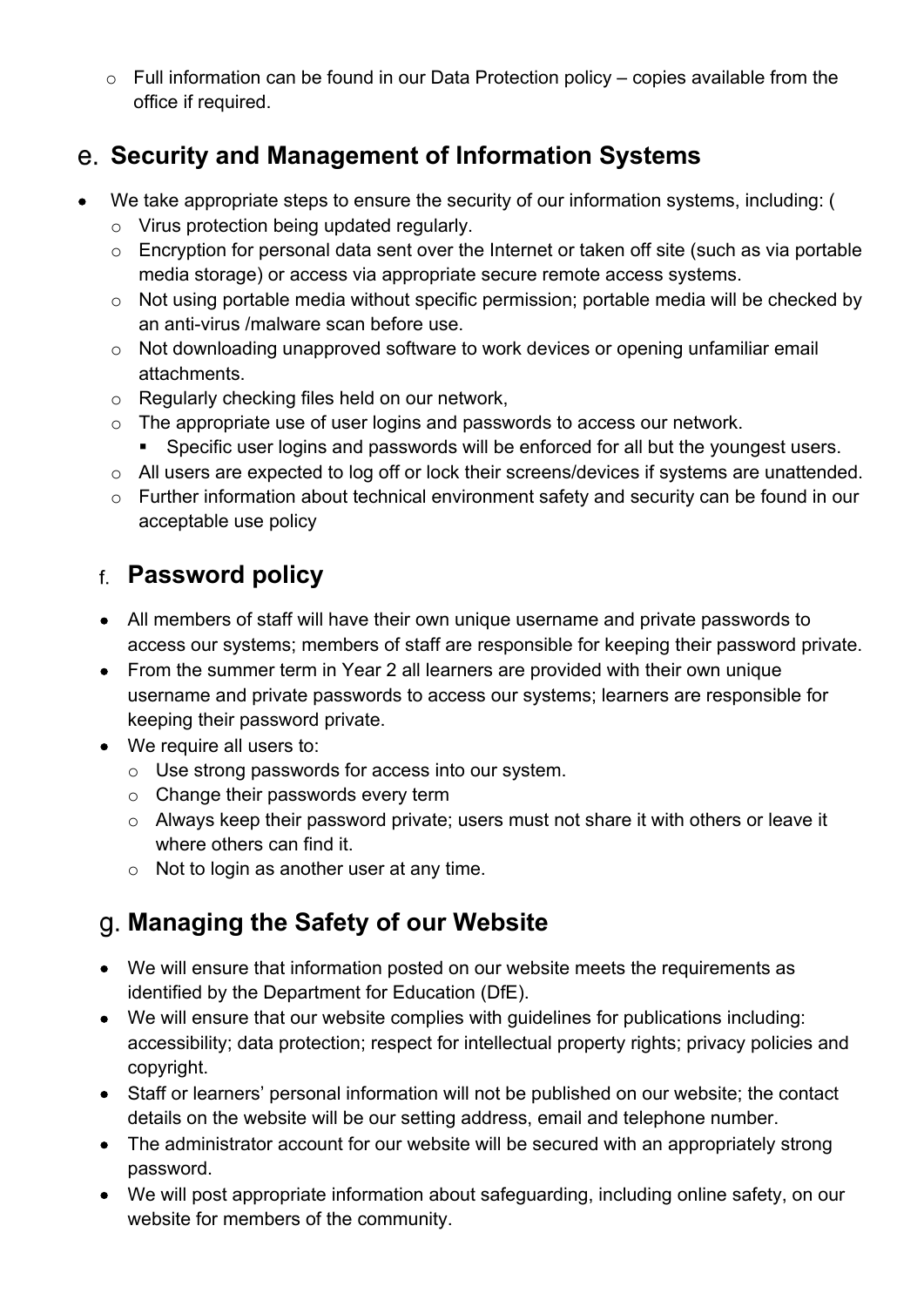#### **Publishing Images and Videos Online**

• We will ensure that all images and videos shared online are used in accordance with the associated polices, including (but not limited to) the cameras and image use, data security, acceptable use policies, codes of conduct/behaviour, social media and use of personal devices and mobile phones.

### **Managing Email**

- Access to our email systems will always take place in accordance with data protection legislation and in line with other policies, including confidentiality, acceptable use policies and the code of conduct/behaviour policy.
	- o The forwarding of any chain messages/emails is not permitted.
	- o Spam or junk mail will be blocked and reported to the email provider.
	- o Any electronic communication which contains sensitive or personal information will only be sent using secure and encrypted email.
	- o Setting email addresses and other official contact details will not be used for setting up personal social media accounts.
- Members of the community will immediately tell the Headteacher they receive offensive communication, and this will be recorded in our safeguarding files/records.
- Excessive social email use can interfere with teaching and learning and will be restricted; access to external personal email accounts may be blocked on site.

#### i. **Staff email**

- The use of personal email addresses by staff for any official setting business is not permitted.
	- o All members of staff are provided with an email address to use for all official communication.
- Members of staff are encouraged to have an appropriate work life balance when responding to email, especially if communication is taking place between staff, learners and parents.

#### ii. **Learner email**

Learners will use provided email accounts for educational purposes.

- Learners will sign an acceptable use policy and will receive education regarding safe and appropriate email etiquette before access is permitted.
- Whole-class or group email addresses may be used for communication outside of the setting.

### **Management of Applications (apps) used to Record Children's Progress**

• We use Insight to track learners progress and share appropriate information with parents and carers.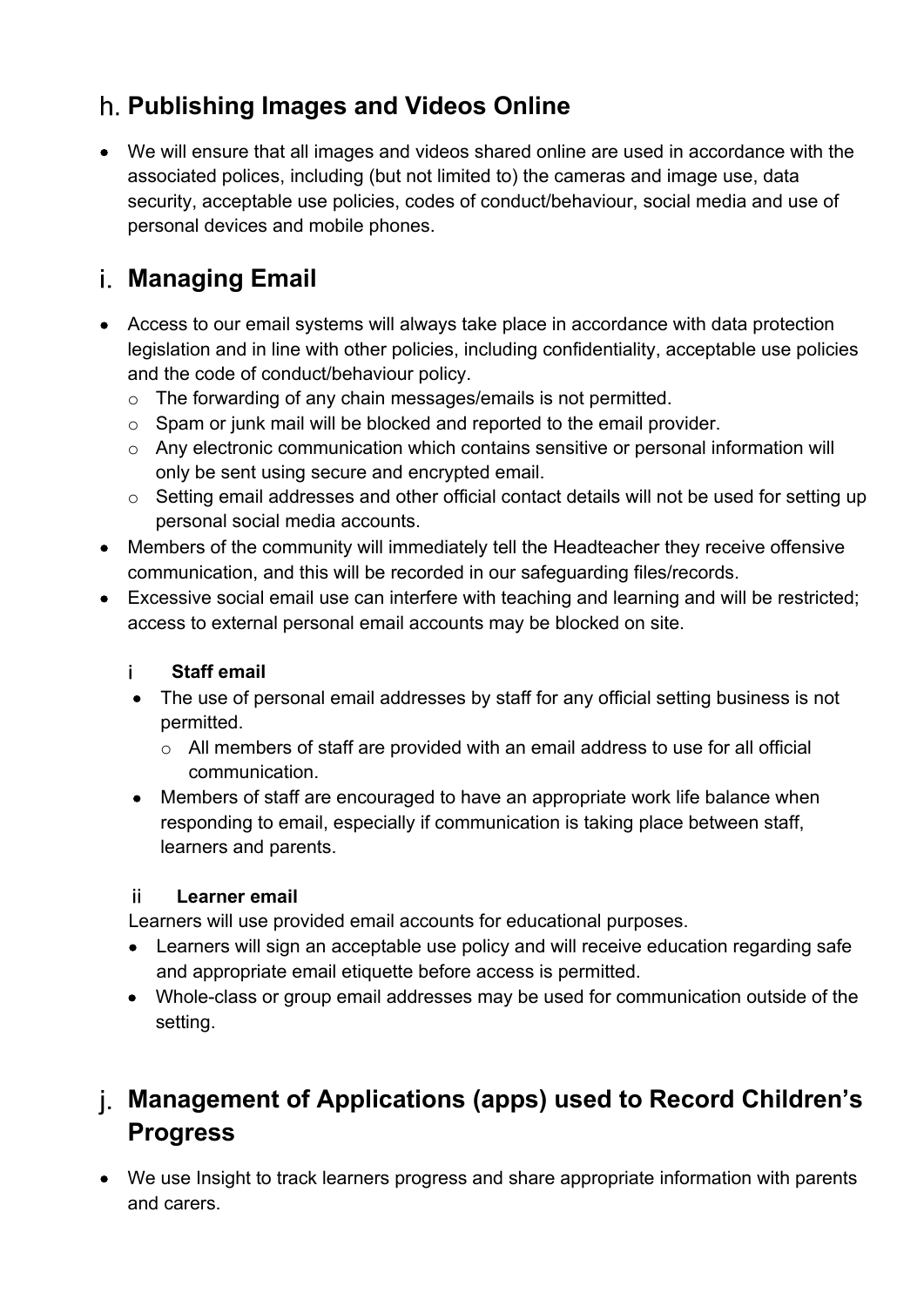- The headteacher is ultimately responsible for the security of any data or images held of children. As such, they will ensure that the use of tracking systems is appropriately risk assessed prior to use, and that they are used in accordance with data protection legislation, including the General Data Protection Regulations (GDPR) and Data Protection legislation.
- To safeguard learners' data:
- o Only school issued devices will be used for apps that record and store learners' personal details, attainment or photographs.
- o Personal staff mobile phones or devices will NOT be used to access or upload content to any apps which record and store learners' personal details, attainment or images.
- o Devices will be appropriately encrypted if taken off site, to reduce the risk of a data security breach in the event of loss or theft.
- o All users will be advised regarding safety measures, such as using strong passwords and logging out of systems.
- o Parents and carers will be informed of the expectations regarding safe and appropriate use, prior to being given access; for example, not sharing passwords or images.

## **Social Media**

#### **Expectations**

- The expectations regarding safe and responsible use of social media applies to all members of Horndale County Infant & Nursery School community.
- The term social media may include (but is not limited to): blogs; wikis; social networking sites; forums; bulletin boards; online gaming; apps; video/photo sharing sites; chatrooms and instant messenger.
- All members of Horndale County Infant & Nursery School community are expected to engage in social media in a positive, safe and responsible manner.
	- o All members of Horndale County Infant & Nursery School community are advised not to publish specific and detailed private thoughts, concerns, pictures or messages on any social media services, especially content that may be considered threatening, hurtful or defamatory to others.
- We will control learner and staff access to social media whilst using setting provided devices and systems on site.
	- o The use of social media during setting hours for personal use is not permitted.
		- With explicit permission, staff may access social media during their lunch/break so long as they are in the staff room/office area and not in a room with any pupils.
	- o Inappropriate or excessive use of social media during setting hours or whilst using setting devices may result in disciplinary or legal action and/or removal of internet facilities.
- Concerns regarding the online conduct of any member of Horndale County Infant & Nursery School community on social media, should be reported to the DSL and will be managed in accordance with our anti-bullying, allegations against staff, behaviour and child protection policies.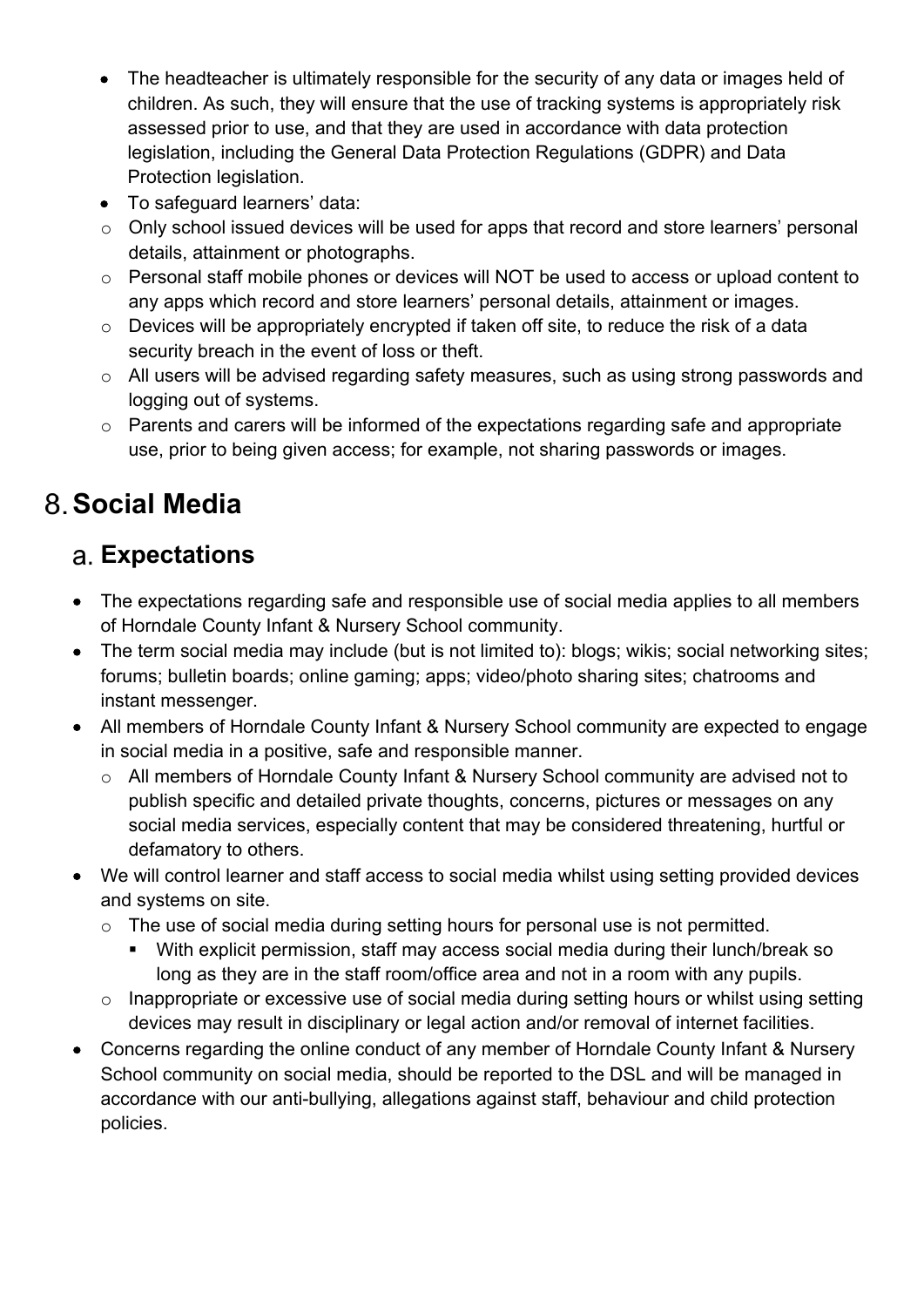## **Staff Personal Use of Social Media**

- The safe and responsible use of social networking, social media and personal publishing sites will be discussed with all members of staff as part of staff induction and will be revisited and communicated via regular staff training opportunities.
- Safe and professional behaviour will be outlined for all members of staff (including volunteers) as part of our code of conduct/behaviour policy as part of acceptable use policy.

#### *Reputation*

- All members of staff are advised that their online conduct on social media can have an impact on their role and reputation within the setting.
	- o Civil, legal or disciplinary action may be taken if staff are found to bring the profession or institution into disrepute, or if something is felt to have undermined confidence in their professional abilities.
- All members of staff are advised to safeguard themselves and their privacy when using social media sites. Advice will be provided to staff via staff training and by sharing appropriate guidance and resources on a regular basis. This will include (but is not limited to):
	- $\circ$  Setting the privacy levels of their personal sites.
	- o Being aware of location sharing services.
	- o Opting out of public listings on social networking sites.
	- o Logging out of accounts after use.
	- o Keeping passwords safe and confidential.
	- o Ensuring staff do not represent their personal views as that of the setting.
- Members of staff are encouraged not to identify themselves as employees of Horndale County Infant & Nursery School on their personal social networking accounts; this is to prevent information on these sites from being linked with the setting, and to safeguard the privacy of staff members.
- All members of staff are encouraged to carefully consider the information, including text and images, they share and post online and to ensure that their social media use is compatible with their professional role and is in accordance our policies and the wider professional and legal framework.
- Information and content that staff members have access to as part of their employment, including photos and personal information about learners and their family members or colleagues will not be shared or discussed on social media sites.
- Members of staff will notify the Leadership Team immediately if they consider that any content shared on social media sites conflicts with their role.

#### *Communicating with learners and parents and carers*

- All members of staff are advised not to communicate with or add as 'friends' any current or past learners or their family members via any personal social media sites, applications or profiles.
	- o Any pre-existing relationships or exceptions that may compromise this, will be discussed with DSL (or deputy).
	- o If ongoing contact with learners is required once they have left the setting, members of staff will be expected to use existing alumni networks or use official setting provided communication tools.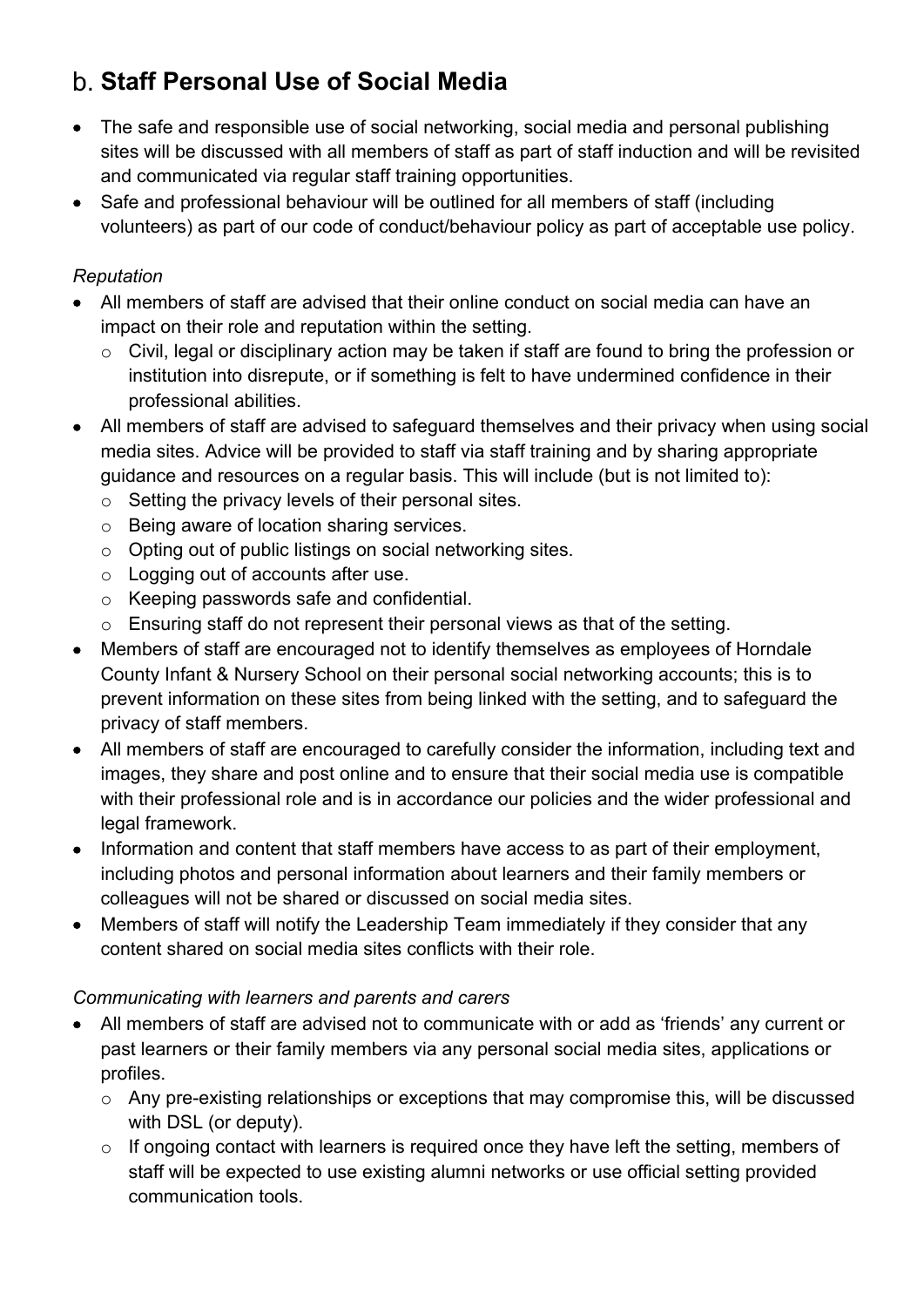- Staff will not use personal social media accounts to contact learners or parents, nor should any contact be accepted, except in circumstance whereby prior approval has been given by the headteacher.
- Any communication from learners and parents received on personal social media accounts will be reported to the DSL (or deputy).

### **Learners' Personal Use of Social Media**

- Safe and appropriate use of social media will be taught to learners as part of an embedded and progressive education approach, via age appropriate sites and resources.
- We are aware that many popular social media sites state that they are not for children under the age of 13, therefore, we will not create accounts specifically for learners under this age.
- Any concerns regarding learners' use of social media will be dealt with in accordance with existing policies, including anti-bullying and behaviour.
	- o Concerns will be shared with parents/carers as appropriate, particularly when concerning underage use of social media sites, games or tools.
- Learners will be advised:
	- $\circ$  To consider the benefits and risks of sharing personal details on social media sites which could identify them and/or their location.
	- o To only approve and invite known friends on social media sites and to deny access to others by making profiles private.
	- o Not to meet any online friends without a parent/carer or other responsible adult's permission and only when a trusted adult is present.
	- o To use safe passwords.
	- $\circ$  To use social media sites which are appropriate for their age and abilities.
	- o How to block and report unwanted communications.
	- o How to report concerns both within the setting and externally.

## **Official Use of Social Media**

- Horndale County Infant & Nursery School official social media channels are:
	- o Facebook, Twitter and Instagram
- The official use of social media sites only takes place with clear educational or community engagement objectives, with specific intended outcomes.
	- o The official use of social media as a communication tool has been formally risk assessed and approved by the headteacher*.*
	- o Leadership staff have access to account information and login details for our social media channels, in case of emergency, such as staff absence.
- Official social media channels have been set up as distinct and dedicated social media sites or accounts for educational or engagement purposes only.
	- o Staff use setting provided email addresses to register for and manage any official social media channels.
	- o Official social media sites are suitably protected and, where possible, run linked to our website.
	- o Public communications on behalf of the setting will, where appropriate and possible, be read and agreed by at least one other colleague.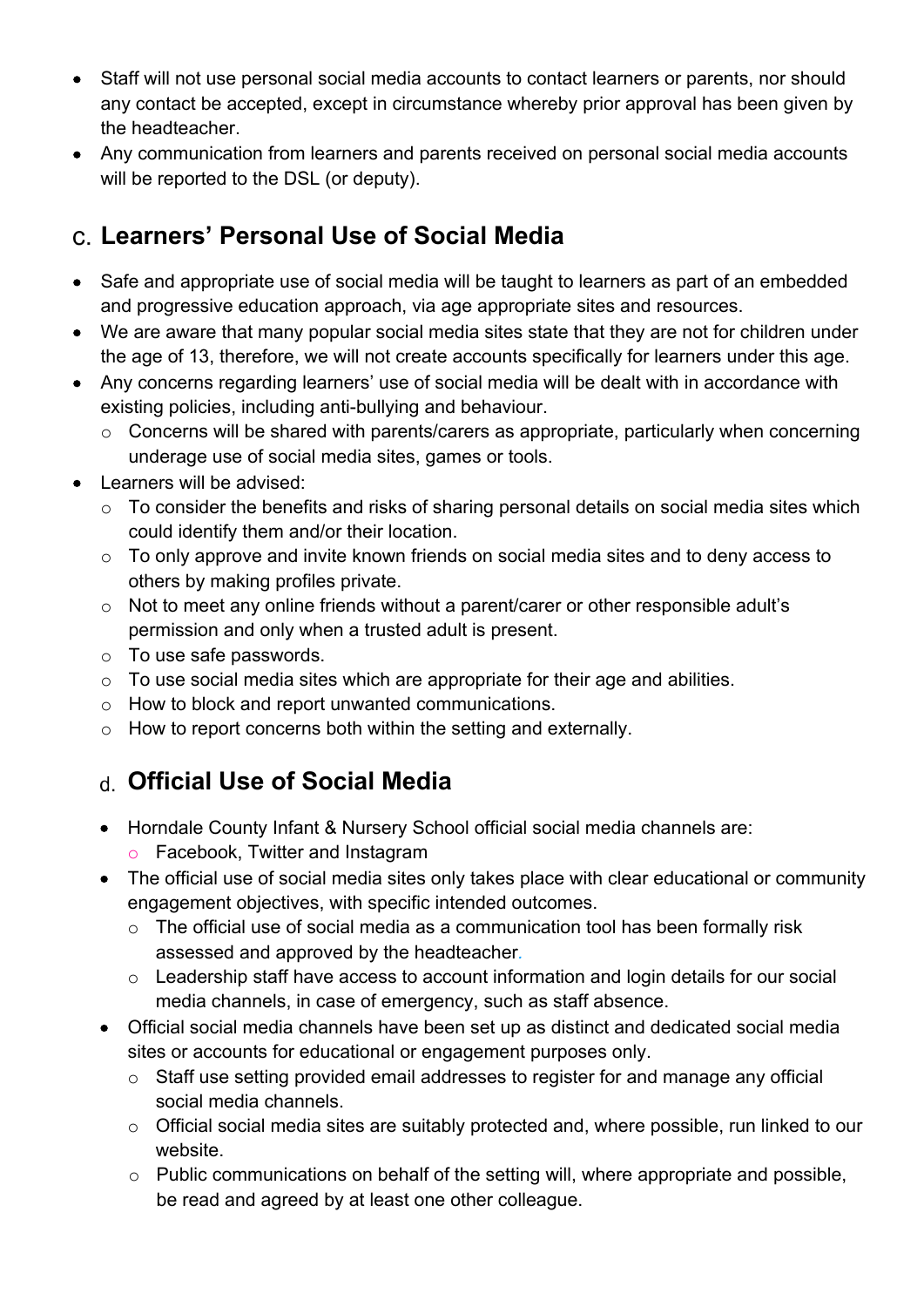- Official social media use will be conducted in line with existing policies, including: antibullying, image/camera use, data protection, confidentiality and child protection.
	- o All communication on official social media platforms will be clear, transparent and open to scrutiny.
- Parents/carers and learners will be informed of any official social media use, along with expectations for safe use and action taken to safeguard the community.
	- o Only social media tools which have been risk assessed and approved as suitable for educational purposes will be used.
	- o Any official social media activity involving learners will be moderated where possible.
- Parents and carers will be informed of any official social media use with learners; written parental consent will be obtained, as required.
- We will ensure that any official social media use does not exclude members of the community who are unable or unwilling to use social media channels.

#### *Staff expectations*

- Members of staff who follow and/or like our official social media channels will be advised to use dedicated professionals accounts, where possible, to avoid blurring professional boundaries.
- If members of staff are participating in online social media activity as part of their capacity as an employee of the setting, they will:
	- o Sign our social media acceptable use policy.
	- o Always be professional and aware they are an ambassador for the setting.
	- o Disclose their official role and position but make it clear that they do not necessarily speak on behalf of the setting.
	- o Always be responsible, credible, fair and honest, and consider how the information being published could be perceived or shared.
	- o Always act within the legal frameworks they would adhere to within the workplace, including: libel, defamation, confidentiality, copyright, data protection and equalities laws.
	- o Ensure that they have appropriate consent before sharing images on the official social media channel.
	- o Not disclose information, make commitments or engage in activities on behalf of the setting, unless they are authorised to do so.
	- o Not engage with any direct or private messaging with current, or past, learners, parents and carers.
	- o Inform their line manager, the DSL (or deputy) and/or the headteacher of any concerns, such as criticism, inappropriate content or contact from learners.

## **Use of Personal Devices and Mobile Phones**

• Horndale County Infant & Nursery School recognises that personal communication through mobile technologies is an accepted part of everyday life for learners, staff and parents/carers, but technologies need to be used safely and appropriately within the setting.

### **Expectations**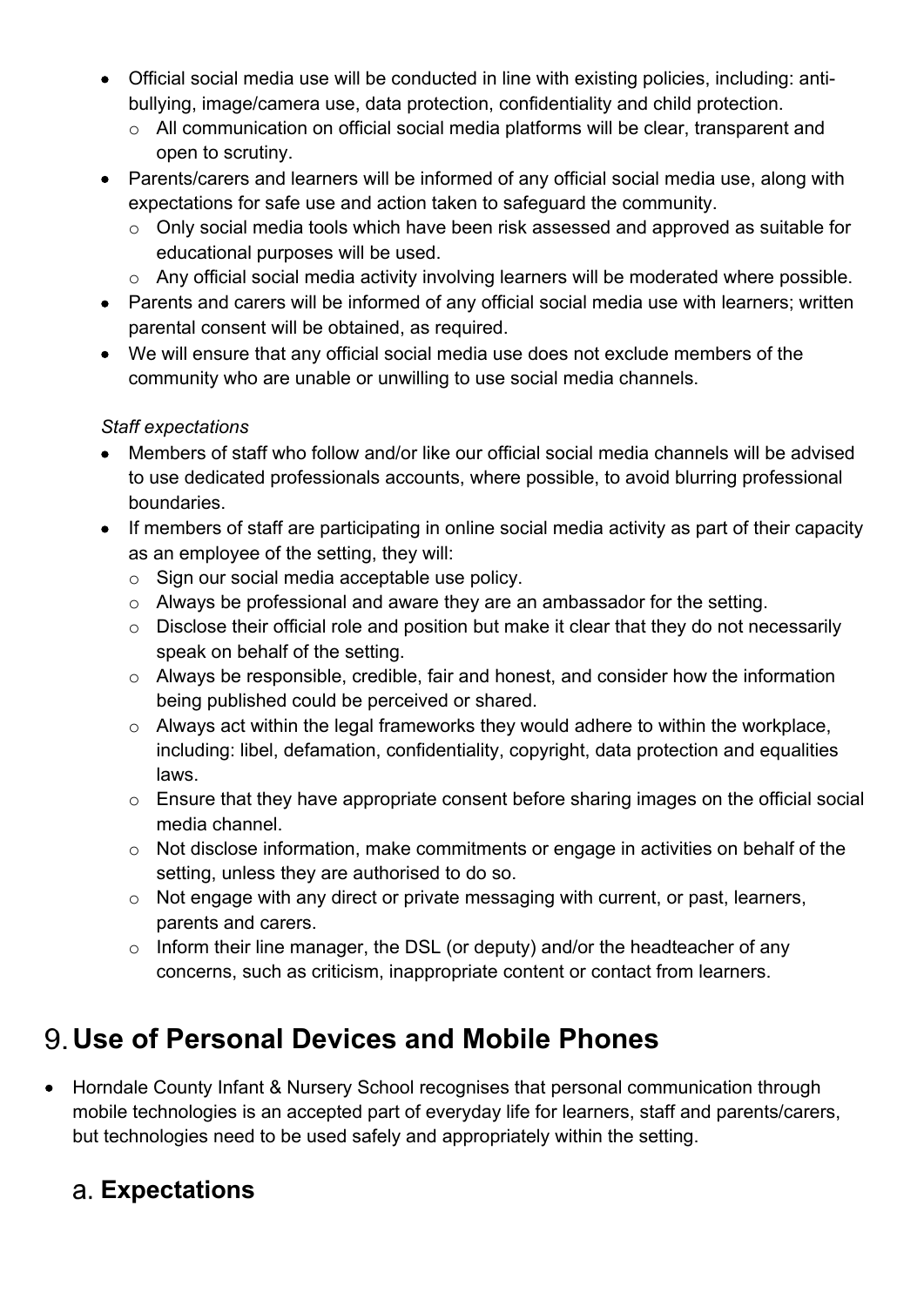- All use of personal devices (including but not limited to; tablets, games consoles and 'smart' watches) and mobile phones will take place in accordance with the law and other appropriate policies, such as anti-bullying, behaviour and child protection.
- Electronic devices of any kind that are brought onto site are the responsibility of the user.
	- o All members of Horndale County Infant & Nursery School community are advised to take steps to protect their mobile phones or devices from loss, theft or damage; we accept no responsibility for the loss, theft or damage of such items on our premises.
	- o All members of Horndale County Infant & Nursery School community are advised to use passwords/pin numbers to ensure that unauthorised calls or actions cannot be made on their phones or devices; passwords and pin numbers should be kept confidential and mobile phones and personal devices should not be shared.
- Mobile phones and personal devices are not permitted to be used in specific areas within the site such as toilets.
- The sending of abusive or inappropriate messages or content via mobile phones or personal devices is forbidden by any member of the community; any breaches will be dealt with as part of our behaviour policy.
- All members of Horndale County Infant & Nursery School community are advised to ensure that their mobile phones and personal devices do not contain any content which may be offensive, derogatory or would otherwise contravene our behaviour or child protection policies.
- All members of Horndale County Infant & Nursery School community are reminded that taking covert images typically under clothing (Upskirting) is illegal and will be dealt with as part of the discipline policy.

## **Staff Use of Personal Devices and Mobile Phones**

- Members of staff will ensure that use of personal phones and devices takes place in accordance with the law, as well as relevant policy and procedures, such as: confidentiality, child protection, data security and acceptable use.
- Staff will be advised to:
	- o Keep mobile phones and personal devices in a safe and secure place during lesson time.
	- o Keep mobile phones and personal devices switched off or switched to 'silent' mode during lesson times.
	- o Ensure that Bluetooth or other forms of communication (such as 'airdrop') are hidden or disabled during lesson times.
	- o Not use personal devices during teaching periods, unless verbal permission has been given by the headteacher, such as in emergency circumstances.
	- o Ensure that any content bought onto site via mobile phones and personal devices are compatible with their professional role and expectations.
- Members of staff are NOT permitted to use their own personal phones or devices for contacting learners or parents and carers.
	- o Any pre-existing relationships, which could undermine this, will be discussed with the DSL (or deputy).
- Staff will not use personal devices:
	- $\circ$  To take photos or videos of learners and will only use work-provided equipment for this purpose.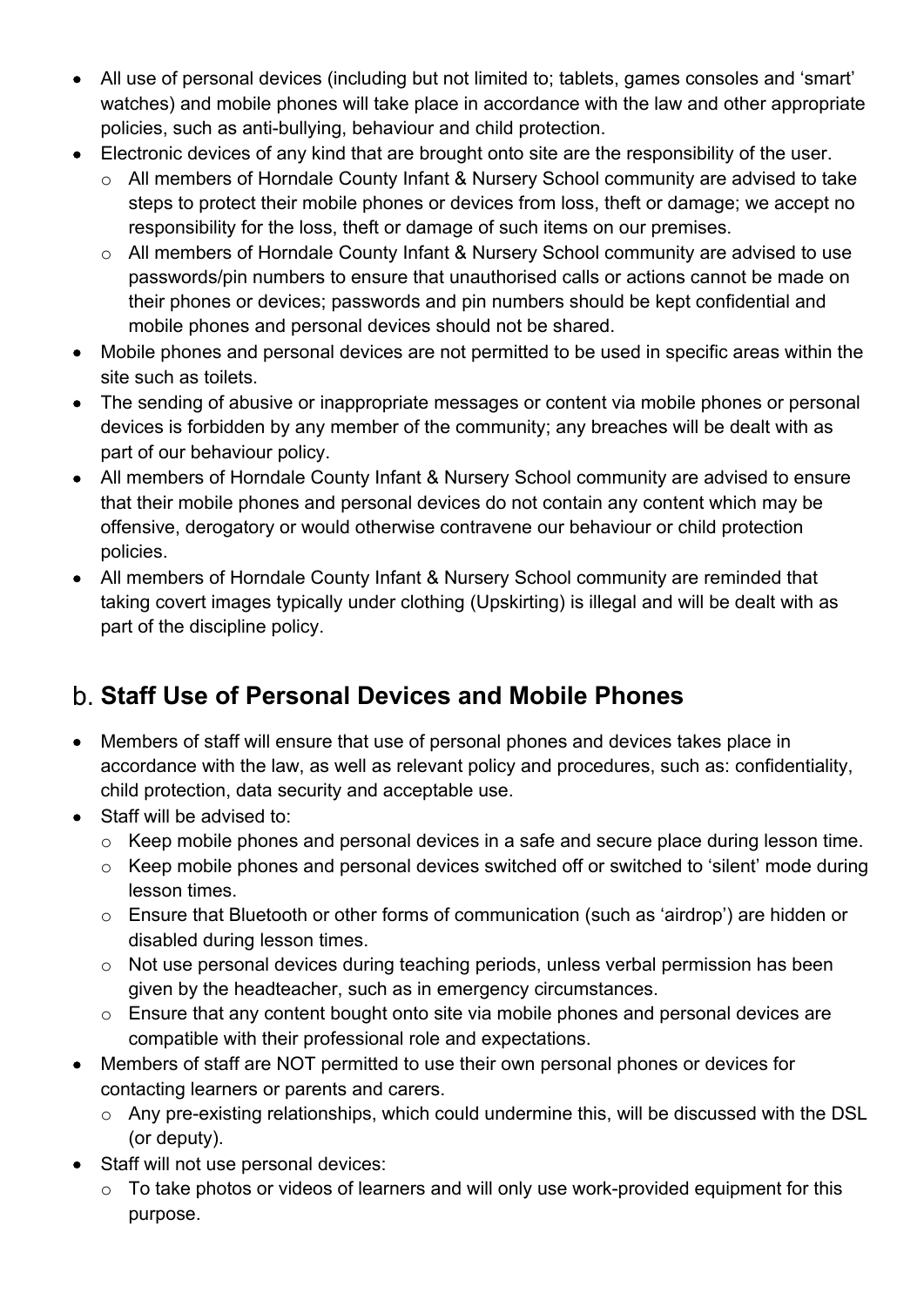- $\circ$  Directly with learners and will only use work-provided equipment during lessons/educational activities.
- If a member of staff breaches our policy, action will be taken in line with our code of conduct/staff behaviour and allegations policy
	- o If a member of staff is thought to have illegal content saved or stored on a mobile phone or personal device, or have committed a criminal offence, the police will be contacted.

#### **Learners' Use of Personal Devices and Mobile Phones**

- Learners will be educated regarding the safe and appropriate use of personal devices and mobile phones and will be made aware of boundaries and consequences.
- Horndale County Infant & Nursery School does not allow learners to bring personal devices and mobile phones to school.
- If a learner needs to contact his/her parents or carers they will be allowed to use the office phone.

#### **Visitors' Use of Personal Devices and Mobile Phones**

- Parents/carers and visitors (including volunteers and contractors) must use their mobile phones and personal devices in accordance with our acceptable use policy and other associated policies, such as: anti-bullying, behaviour, child protection and image use.
- We will ensure appropriate signage and information is displayed and provided to inform parents, carers and visitors of expectations of use.
- Members of staff are expected to challenge visitors if they have concerns and will always inform the DSL (or deputy) or headteacher of any breaches our policy.

#### **Officially provided mobile phones and devices**

- Some members of staff will be issued with a work phone number and email address, where contact with learners or parents/carers is required.
- Setting mobile phones and devices will be suitably protected via a passcode/password/PIN and must only be accessed or used by members of staff.
- Setting mobile phones and devices will always be used in accordance with the acceptable use policy and other relevant policies.
- Use of Apps such as 'WhatsApp' to communicate with parents can be used however the Headteacher must be copied into all communication.

# **Responding to Online Safety Incidents and Concerns**

- All members of the community will be made aware of the reporting procedure for online safety concerns, including: breaches of filtering, youth produced sexual imagery (sexting), cyberbullying and illegal content.
- All members of the community must respect confidentiality and the need to follow the official procedures for reporting concerns.
	- o Learners, parents and staff will be informed of our complaints procedure and staff will be made aware of the whistleblowing procedure.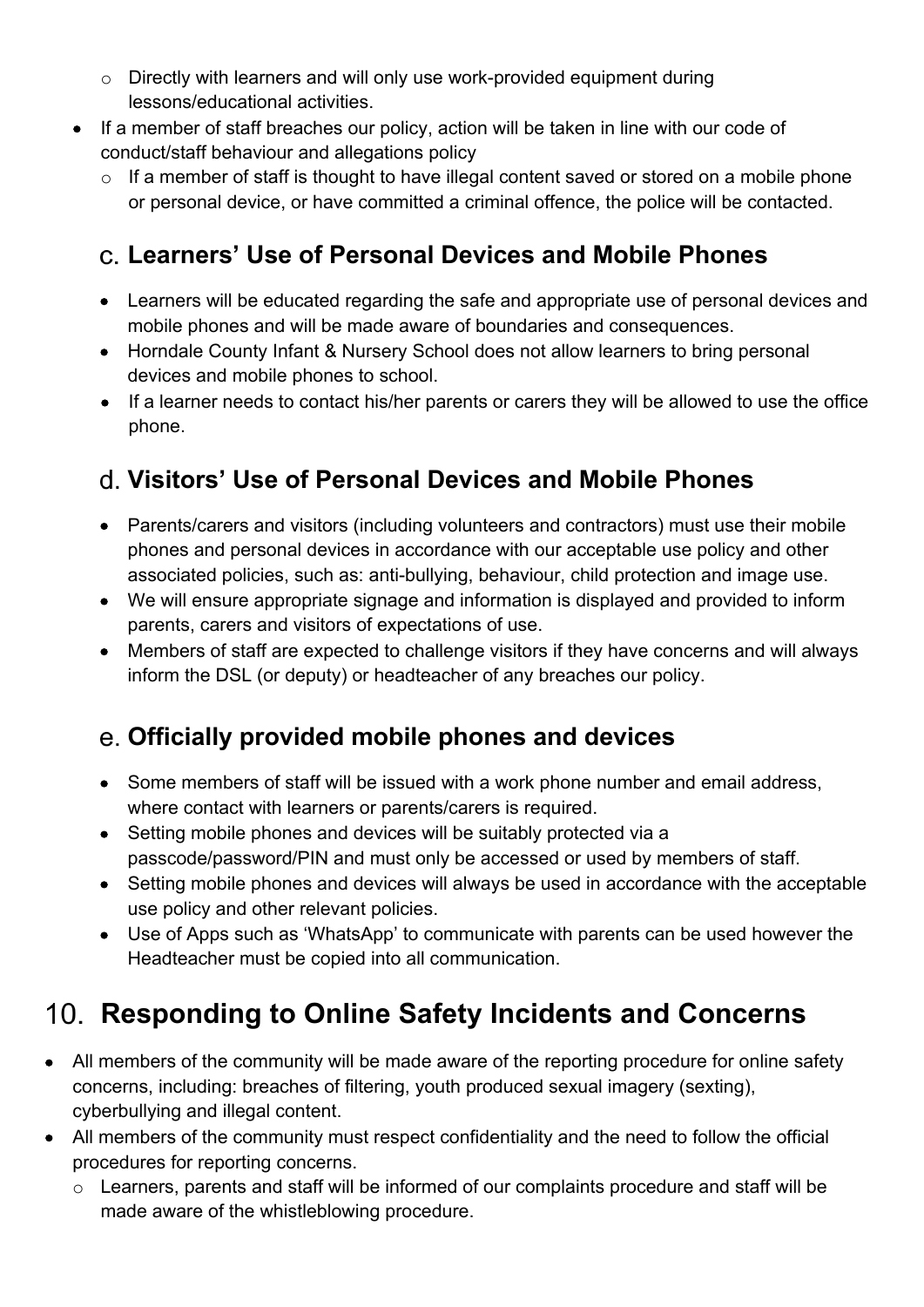- We require staff, parents, carers and learners to work in partnership to resolve online safety issues.
- After any investigations are completed, we will debrief, identify lessons learnt and implement any policy or curriculum changes as required.
- If we are unsure how to proceed with an incident or concern, the DSL (or deputy) will seek advice from the Education Safeguarding Team.
- Where there is suspicion that illegal activity has taken place, we will contact the Education Safeguarding Team or Durham Police using 101, or 999 if there is immediate danger or risk of harm.
- If an incident or concern needs to be passed beyond our community (for example, if other local settings are involved or the public may be at risk), the DSL or headteacher will speak with Durham Police first to ensure that potential investigations are not compromised.

#### **Concerns about Learners' Welfare**

• The DSL (or deputy) will be informed of any online safety incidents involving safeguarding or child protection concerns.

o The DSL (or deputy) will record these issues in line with our child protection policy.

- The DSL (or deputy) will ensure that online safety concerns are escalated and reported to relevant agencies in line with the DSCP thresholds and procedures.
- We will inform parents and carers of online safety incidents or concerns involving their child, as and when required.

#### **Staff Misuse**

- Any complaint about staff misuse will be referred to the headteacher, in accordance with the allegations policy.
- Any allegations regarding a member of staff's online conduct will be discussed with the LADO (Local Authority Designated Officer).
- Appropriate action will be taken in accordance with our staff behaviour policy/code of conduct.

# **Procedures for Responding to Specific Online Incidents or Concerns**

#### **Online Sexual Violence and Sexual Harassment between Children**

- Our setting has accessed and understood "Sexual violence and sexual harassment between children in schools and colleges" (2018) guidance and part 5 of 'Keeping children safe in education' 2021.
- Horndale County Infant & Nursery School recognises that sexual violence and sexual harassment between children can take place online. Examples may include; nonconsensual sharing of sexual images and videos, sexualised online bullying, online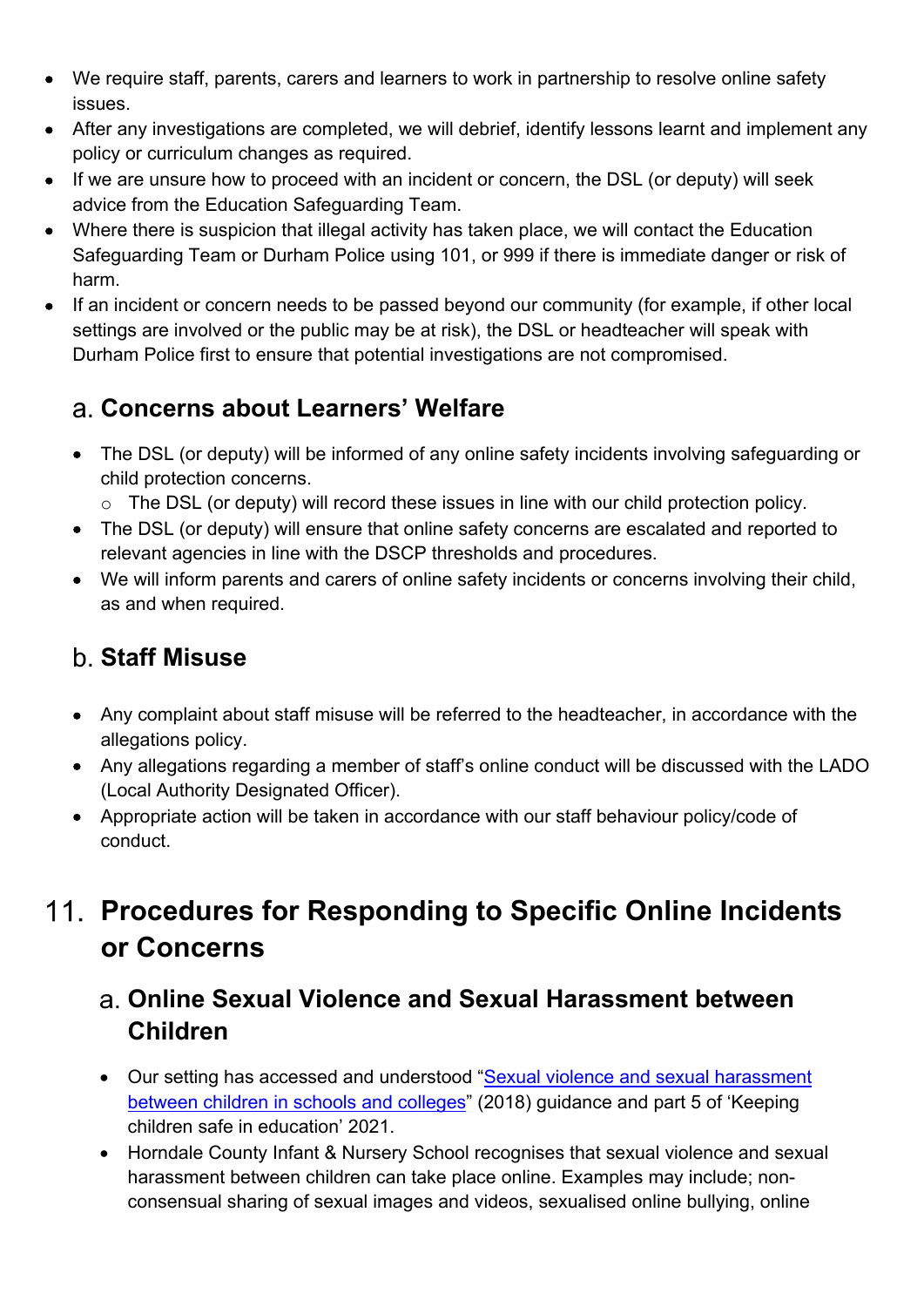coercion and threats, unwanted sexual comments and messages on social media, and online sexual exploitation.

- o Full details of how we will respond to concerns relating to sexual violence and sexual harassment between children can be found within our child protection and anti-bullying policy.
- Horndale County Infant & Nursery School recognises that internet brings the potential for the impact of any sexual violence and sexual harassment concerns to extend further than the local community, and for a victim or alleged perpetrator to become marginalised and excluded by online communities.
- Horndale County Infant & Nursery School also recognises the potential for repeat victimisation in the future if abusive content continues to exist somewhere online.
- Horndale County Infant & Nursery School will ensure that all members of the community are made aware of the potential social, psychological and criminal consequences of online sexual violence and sexual harassment between children by implementing a range of age and ability appropriate educational methods as part of our PSHE and RSE curriculum.
- We will ensure that all members of the community are aware of sources of support regarding online sexual violence and sexual harassment between children.
- We will respond to concerns regarding online sexual violence and sexual harassment between children, regardless of whether the incident took place on our premises or using our equipment.
- If made aware of online sexual violence and sexual harassment, we will:
	- o Immediately notify the DSL (or deputy) and act in accordance with our child protection and anti-bullying policies.
	- o If content is contained on learners electronic devices, they will be managed in accordance with the DfE 'searching screening and confiscation' advice.
	- o Provide the necessary safeguards and support for all learners involved, such as offering specific advice on blocking, reporting and removing online content, as well as providing appropriate counselling/pastoral support.
	- o Implement appropriate sanctions in accordance with our behaviour policy.
	- $\circ$  Inform parents and carers, if appropriate, about the incident and how it is being managed.
	- o If appropriate, make a referral to partner agencies, such as First Contact and/or the Police.
	- $\circ$  If the concern involves children and young people at a different educational setting, work in partnership with other DSLs to ensure appropriate safeguarding action is taken in the wider local community.
		- If a criminal offence has been committed, the DSL (or deputy) will discuss this with Durham Police first to ensure that investigations are not compromised.
	- o Review the handling of any incidents to ensure that best practice was implemented, and policies/procedures are appropriate.

#### **Youth Produced Sexual Imagery ("Sexting")**

- Horndale County Infant & Nursery School recognises youth produced sexual imagery (known as "sexting") as a safeguarding issue; all concerns will be reported to and dealt with by the DSL (or deputy).
- We will follow the advice as set out in the non-statutory UKCCIS guidance: *'Sexting in* schools and colleges: responding to incidents and safeguarding young people'.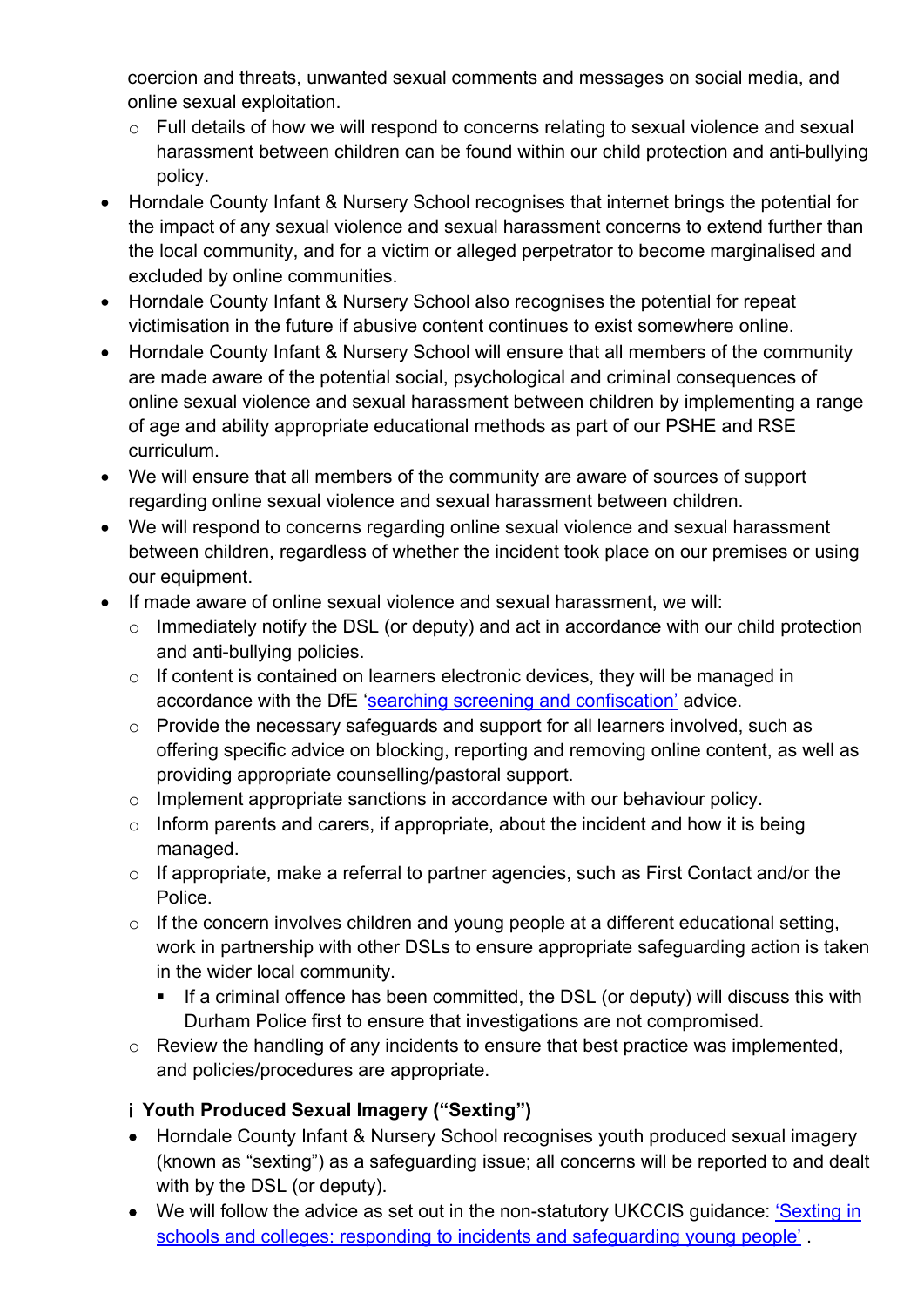- Horndale County Infant & Nursery School will ensure that all members of the community are made aware of the potential social, psychological and criminal consequences of 'sexting' by implementing preventative approaches, via a range of age and ability appropriate educational methods.
- We will ensure that all members of the community are aware of sources of support regarding youth produced sexual imagery.
- We will respond to concerns regarding youth produced sexual imagery, regardless of whether the incident took place on site or using setting provided or personal equipment.
- We will not:
	- o View any images suspected of being youth produced sexual imagery, unless there is no other possible option, or there is a clear need or reason to do so.
		- If it is deemed necessary, the image will only be viewed by the DSL (or deputy DSL) and their justification for viewing the image will be clearly documented.
	- o Send, share, save or make copies of content suspected to be an indecent image of a child (i.e. youth produced sexual imagery) and will not allow or request learners to do so.
- If made aware of an incident involving the creation or distribution of youth produced sexual imagery, we will:
	- o Act in accordance with our child protection policies and the relevant Durham SCP procedures.
	- o Ensure the DSL (or deputy) responds in line with the 'Sexting in schools and colleges: responding to incidents and safeguarding young people' guidance.
	- o Store the device securely.
		- If an indecent image has been taken or shared on our network or devices, we will act to block access to all users and isolate the image.
	- o Carry out a risk assessment which considers any vulnerability of learners involved; including carrying out relevant checks with other agencies.
	- $\circ$  Inform parents and carers, if appropriate, about the incident and how it is being managed. Additional resources are available on the Extranet for both Pupils and **Parents**
	- o Make a referral to First Contact and/or the Police, as deemed appropriate in line with the UKCCIS : 'Sexting in schools and colleges: responding to incidents and safeguarding young people' guidance.
	- o Provide the necessary safeguards and support for learners, such as offering counselling or pastoral support.
	- $\circ$  Implement appropriate sanctions in accordance with our behaviour policy but taking care not to further traumatise victims where possible.
	- o Consider the deletion of images in accordance with the UKCCIS: 'Sexting in schools and colleges: responding to incidents and safeguarding young people' guidance.
		- Images will only be deleted once the DSL has confirmed that other agencies do not need to be involved; and are sure that to do so would not place a child at risk or compromise an investigation.
	- o Review the handling of any incidents to ensure that best practice was implemented; the leadership team will also review and update any management procedures, where necessary.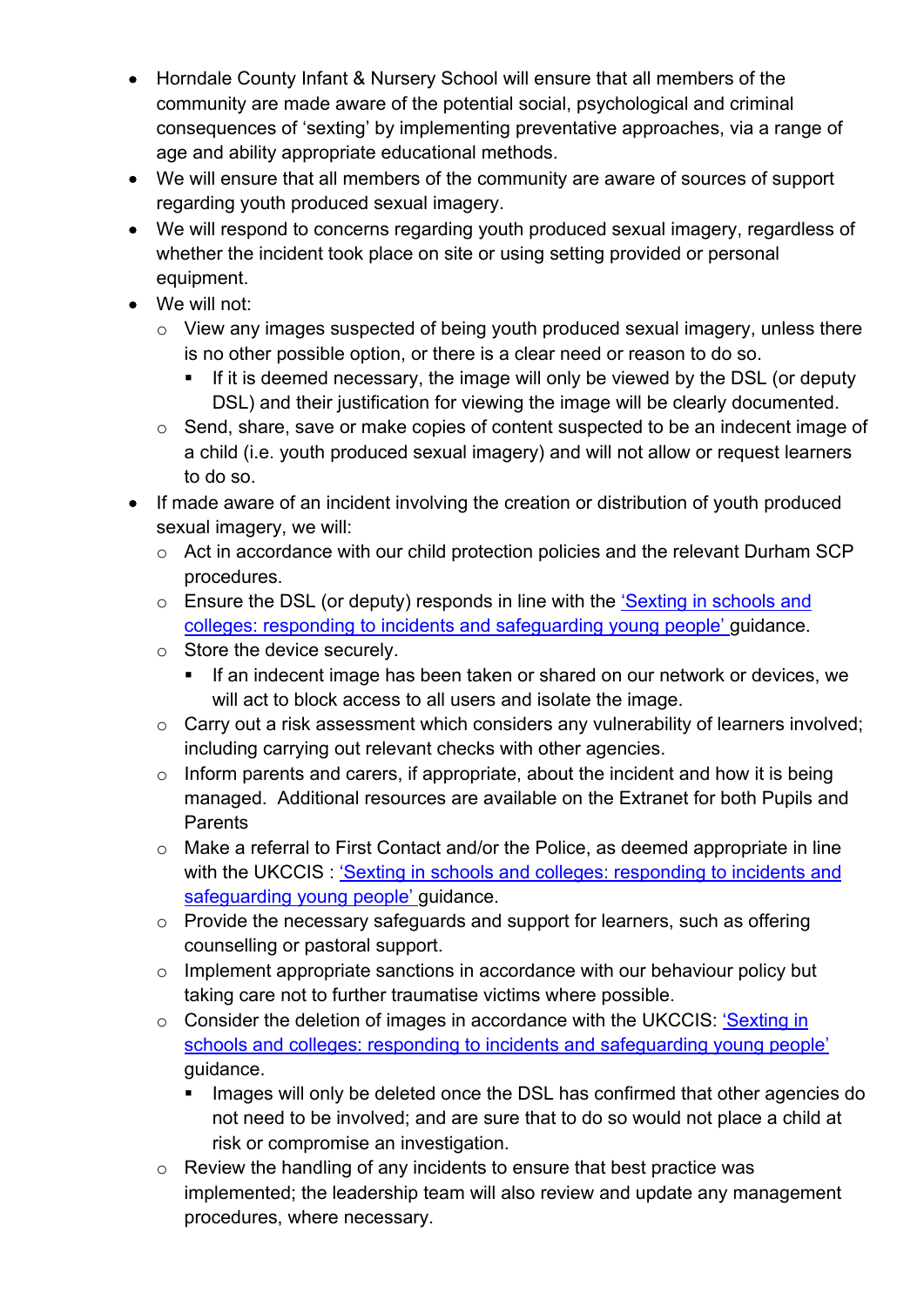## **Online Child Sexual Abuse and Exploitation (including child criminal exploitation)**

- Horndale County Infant & Nursery School will ensure that all members of the community are aware of online child sexual abuse, including: exploitation and grooming; the consequences; possible approaches which may be employed by offenders to target children and how to respond to concerns.
- Horndale County Infant & Nursery School recognises online child sexual abuse and exploitation (including criminal exploitation) as a safeguarding issue and, as such, all concerns will be reported to and dealt with by the DSL (or deputy).
- We will implement preventative approaches for online child sexual abuse and exploitation (including criminal exploitation) via a range of age and ability appropriate education for learners, staff and parents/carers.
- We will ensure that all members of the community are aware of the support available regarding online child sexual abuse and exploitation (including criminal exploitation), both locally and nationally.
- We will ensure that the 'Click CEOP' report button is visible and available to learners and other members of our community via the 'School Links' page on the school website.
- If made aware of incident involving online child sexual abuse and exploitation (including criminal exploitation), we will:
	- o Act in accordance with our child protection policies and the relevant Durham SCP procedures.
	- o If appropriate, store any devices involved securely.
	- $\circ$  Make a referral to First Contact (if required/appropriate) and immediately inform Durham police via 101, or 999 if a child is at immediate risk.
	- o Carry out a risk assessment which considers any vulnerabilities of learner(s) involved (including carrying out relevant checks with other agencies).
	- o Inform parents/carers about the incident and how it is being managed.
	- o Provide the necessary safeguards and support for learners, such as, offering counselling or pastoral support.
	- o Review the handling of any incidents to ensure that best practice is implemented; leadership team will review and update any management procedures, where necessary.
- We will respond to concerns regarding online child sexual abuse and exploitation (including criminal exploitation), regardless of whether the incident took place on our premises or using setting provided or personal equipment.
	- o Where possible, learners will be involved in decision making and if appropriate, will be empowered to report concerns such as via the Click CEOP report: www.ceop.police.uk/safety-centre/
- If we are unclear whether a criminal offence has been committed, the DSL (or deputy) will obtain advice immediately through the Education Durham or Durham Police.
- If learners at other setting are believed to have been targeted, the DSL (or deputy) will seek support from Durham Police and/or Education Durham first to ensure that potential investigations are not compromised.

# **Indecent Images of Children (IIOC)**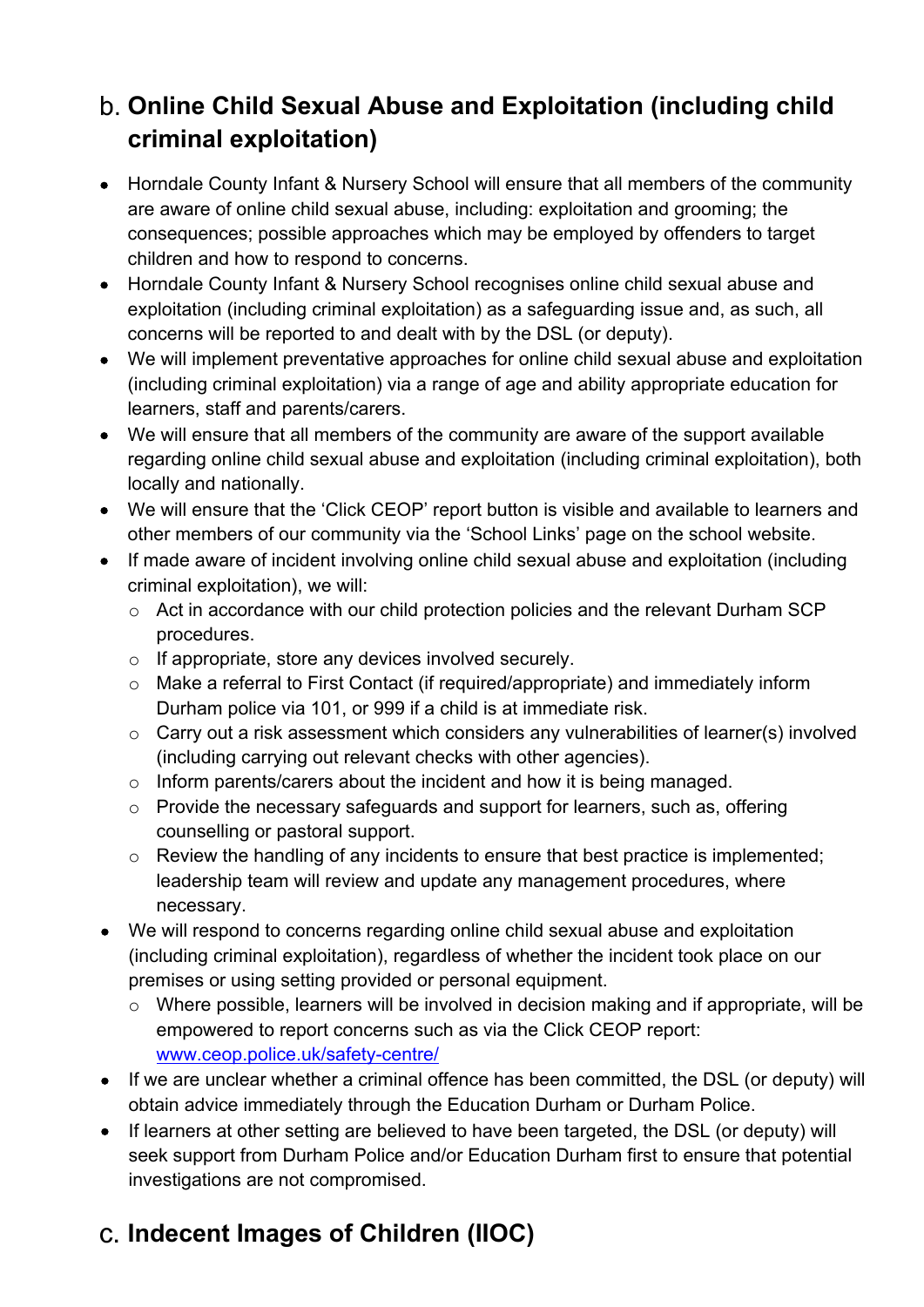- Horndale County Infant & Nursery School will ensure that all members of the community are made aware of the possible consequences of accessing Indecent Images of Children (IIOC).
- We will respond to concerns regarding IIOC on our equipment and/or personal equipment, even if access took place off site.
- We will seek to prevent accidental access to IIOC by using an Internet Service Provider (ISP) which subscribes to the Internet Watch Foundation block list and by implementing appropriate filtering, firewalls and anti-spam software.
- If we are unclear if a criminal offence has been committed, the DSL (or deputy) will obtain advice immediately through Durham Police and/or the Education Safeguarding Team.
- If made aware of IIOC, we will:
	- o Act in accordance with our child protection policy and the relevant Durham SCP procedures.
	- o Store any devices involved securely.
	- o Immediately inform appropriate organisations, such as CEOP, Durham Police or the LADO.
- If made aware that a member of staff or a learner has been inadvertently exposed to indecent images of children, we will:
	- o Ensure that the DSL (or deputy) is informed.
	- o Ensure that the URLs (webpage addresses) which contain the suspect images are reported to the Internet Watch Foundation via www.iwf.org.uk .
	- o Ensure that any copies that exist of the image, for example in emails, are deleted.
	- o Report concerns, as appropriate to parents and carers.
- If made aware that indecent images of children have been found on the setting provided devices, we will:
	- o Ensure that the DSL (or deputy) is informed.
	- o Ensure that the URLs (webpage addresses) which contain the suspect images are reported to the Internet Watch Foundation via www.iwf.org.uk .
	- o Ensure that any copies that exist of the image, for example, in emails, are deleted.
	- o Inform the Police via 101 (999 if there is an immediate risk of harm) and First Contact
	- o Only store copies of images (securely, where no one else has access to them and delete all other copies) at the request of the police only.
	- o Report concerns, as appropriate to parents and carers.
- If made aware that a member of staff is in possession of indecent images of children on setting provided devices, we will:
	- o Ensure that the headteacher is informed in line with our managing allegations against staff policy.
	- o Inform the Local Authority Designated Officer (LADO) and other relevant organisations in accordance with our managing allegations against staff policy.
	- o Quarantine any devices until police advice has been sought.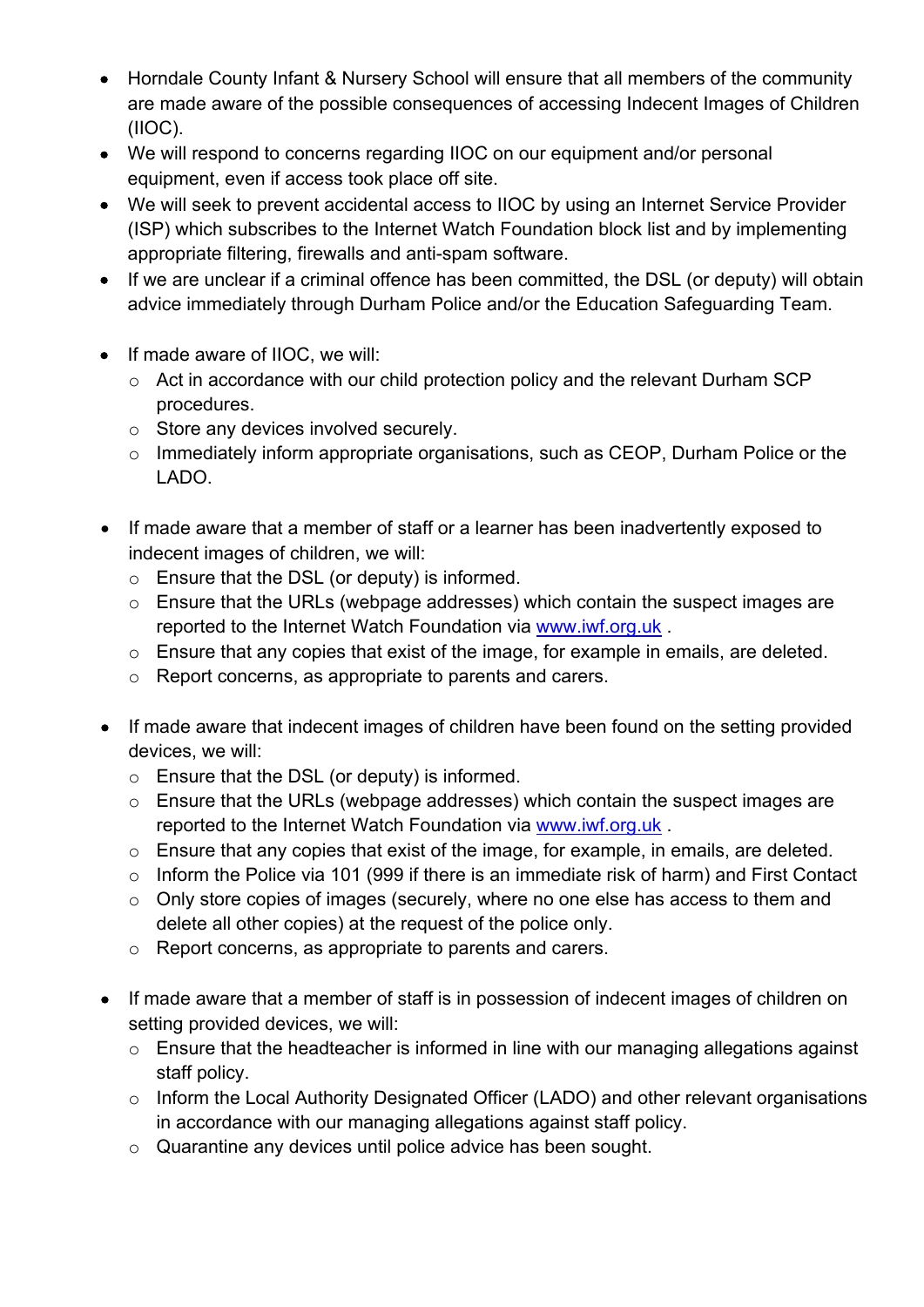## **Cyberbullying**

- Cyberbullying, along with all other forms of bullying, will not be tolerated at Horndale County Infant & Nursery School
- Full details of how we will respond to cyberbullying are set out in our anti-bullying policy.

### **Online Hate**

- Online hate content, directed towards or posted by, specific members of the community will not be tolerated at Horndale County Infant & Nursery School and will be responded to in line with existing policies, including anti-bullying and behaviour.
- All members of the community will be advised to report online hate in accordance with relevant policies and procedures.
- The Police will be contacted if a criminal offence is suspected.
- If we are unclear on how to respond, or whether a criminal offence has been committed, the DSL (or deputy) will obtain advice through First Contact or Durham Police

### **Online Radicalisation and Extremism**

- We will take all reasonable precautions to ensure that learners and staff are safe from terrorist and extremist material when accessing the internet on site.
- If we are concerned that a child or parent/carer may be at risk of radicalisation online, the DSL (or deputy) will be informed immediately, and action will be taken in line with our child protection policy.
- If we are concerned that member of staff may be at risk of radicalisation online, the headteacher will be informed immediately, and action will be taken in line with the child protection and allegations policies.

# **Useful Links for Educational Settings**

#### **Education Durham**

- Paul Hodgkinson, EDA with responsibility for Online Safety. 03000265841 (paul.hodgkinson@durham.gov.uk)
- Guidance for Educational Settings:
	- o Extranet ( Pupils -> safeguarding -> Online Safety ) https://gateway.durhamschools.org.uk/pupils/safeguarding/Lists/Online%20Safety/Cur rent%20Documents.aspx
	- o Kent Online Safety Blog: www.theeducationpeople.org/blog/?tags=Online+Safety&page=1

#### **Durham SCB**

http://www.durham-scp.org.uk/

#### **Durham Police:**

In an emergency (a life is in danger or a crime in progress) dial 999. For other non-urgent enquiries contact the Police via 101

Prevent Officer – Steven Holden but referrals should be made through First Contact.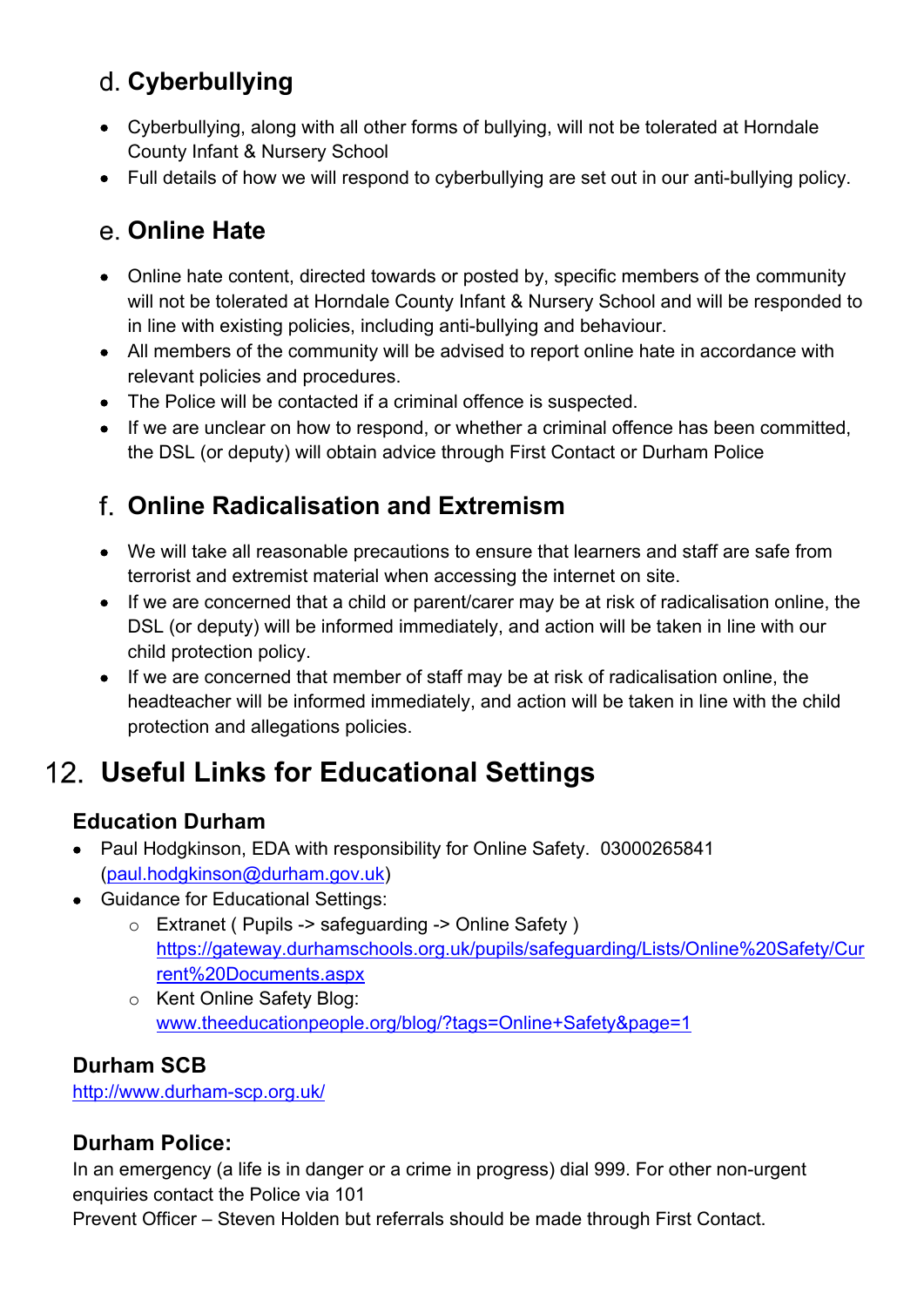#### **Other:**

- ICTSS helpdesk 03000 261100
- Sharon Lewis (LADO) 03000 268838